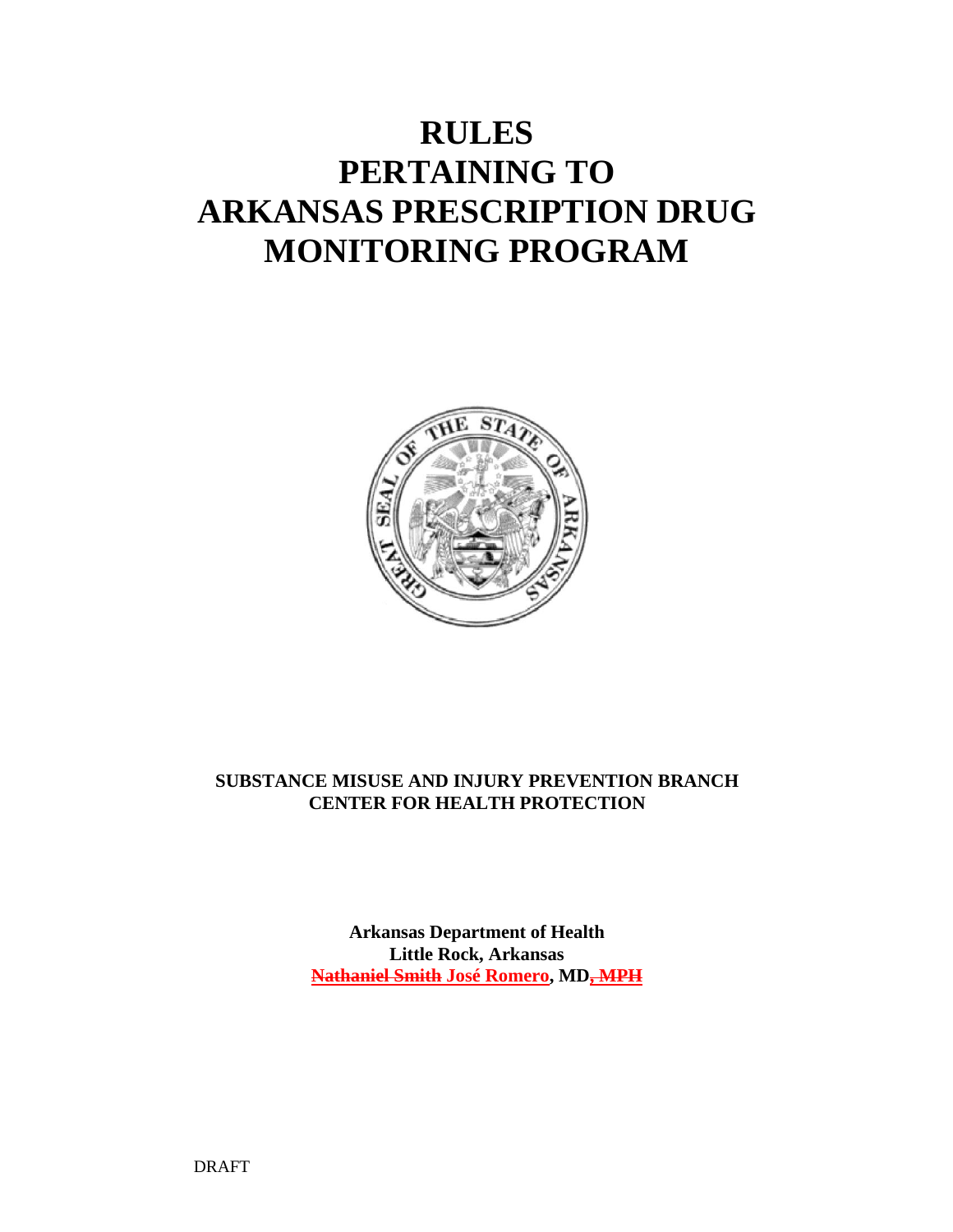|  |  | <b>Table of Contents</b> |
|--|--|--------------------------|
|--|--|--------------------------|

| SECTION IV - Requirement for the Prescription Drug Monitoring Program7             |
|------------------------------------------------------------------------------------|
| <b>SECTION V - Prescription Drug Monitoring Program Advisory Committee11</b>       |
|                                                                                    |
| <u> 14</u>                                                                         |
| <b>SECTION VIII - Information Exchange with Other Prescription Drug Monitoring</b> |
| <u>17</u>                                                                          |
| <u> 17</u>                                                                         |
|                                                                                    |
|                                                                                    |
| <u> 19</u>                                                                         |
|                                                                                    |
| $\frac{18}{10}$<br><u>19</u>                                                       |
|                                                                                    |
| $\frac{18}{10}$<br><u>19</u>                                                       |
| .19                                                                                |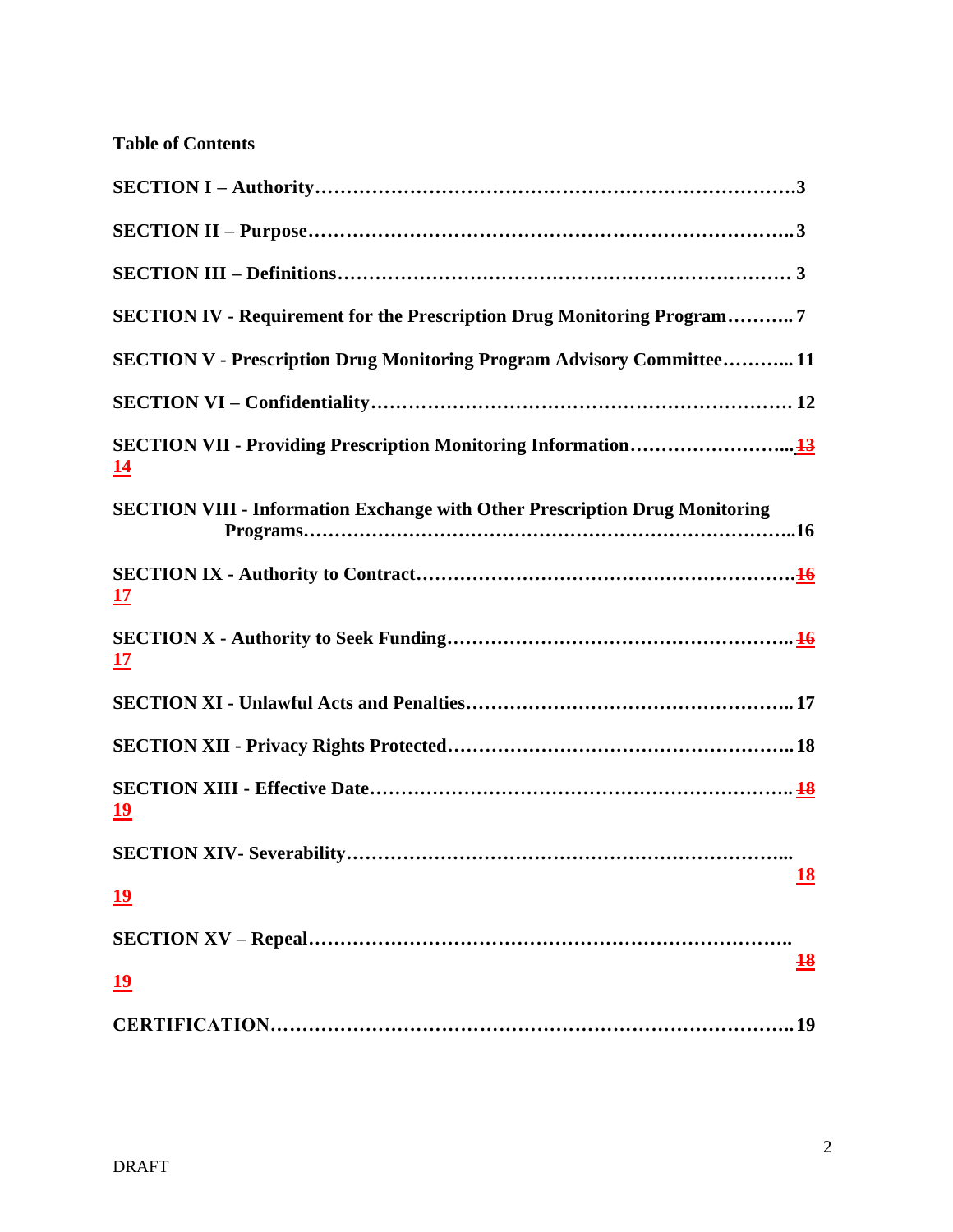## Rules Pertaining to Arkansas Prescription Drug Monitoring Program

## **SECTION I – Authority**

The following rules have been hereby promulgated pursuant to Arkansas Code Annotated § 20- 7-613.

## **SECTION II – Purpose**

The purpose of these rules is to protect the state health system and the citizens of Arkansas by:

- (1) enhancing patient care by providing prescription monitoring information that will ensure legitimate use of controlled substances in health care, including palliative care, research, and other medical pharmacological uses;
- (2) helping curtail the misuse and abuse of controlled substances;
- (3) assisting in combating illegal trade in and diversion of controlled substances; and
- (4) enabling access to prescription information by practitioners, law enforcement agents, and other authorized individuals and agencies and to make prescription information available to practitioners, law enforcement agents, and other authorized individuals and agencies in other states.

## **SECTION III – Definitions**

As used in this section:

- (1) "Controlled substance" means a drug, substance, or immediate precursor in Schedules II-V;
- (2) "Dispense" means to deliver a controlled substance to an ultimate user or research subject by or pursuant to the lawful order of a practitioner, including without limitation, the prescribing, administering, packaging, labeling, or compounding necessary to prepare the controlled substance for that delivery;
- (3)  $(A)$  "Dispenser" means a practitioner who dispenses.

(B) "Dispenser" does not include:

(i) A licensed hospital pharmacy when it is distributing controlled substances for the purpose of outpatient services, inpatient hospital care, or at the time of discharge from a hospital, except for a pharmacy owned by a hospital that has a retail pharmacy permit when the pharmacy is distributing controlled substances directly to the public;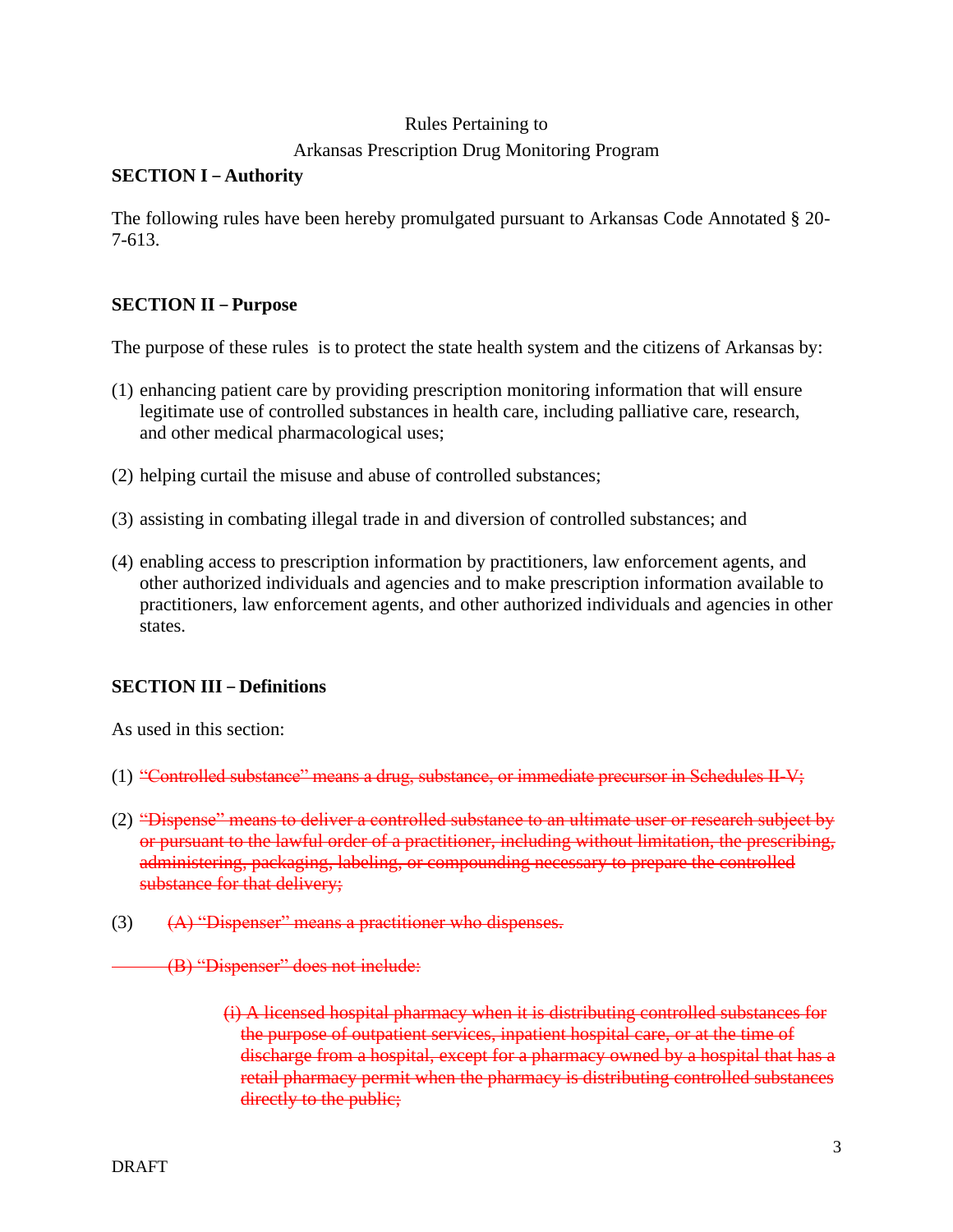- (ii) A wholesale distributor of Schedule II-Schedule V controlled substances; or
- (iii) A practitioner or other authorized person who administers a controlled substance:
- (4) "Exchangeability" means the ability of the program to electronically share reported information with another state's prescription monitoring program if the information concerns the dispensing of a controlled substance either:
	- (A)  $\overline{10}$  a patient who resides in the other state; or
	- (B) Prescribed by a practitioner whose principal place of business is located in the other state;
- (5) "Investigation" means an active inquiry that is being conducted with a reasonable, good faith belief that the inquiry:
	- (A) Could lead to the filing of administrative, civil, or criminal proceedings; or
	- (B) Is ongoing and continuing and a reasonable, good faith anticipation exists for securing an arrest or prosecution in the foreseeable future;
- (6) "Patient" means the person or animal who is the ultimate user of a controlled substance for whom a lawful prescription is issued and for whom a controlled substance is lawfully dispensed;
- (7) "Practitioner" means:
	- (A) A physician, dentist, veterinarian, advanced practice nurse, physician assistant, pharmacist, scientific investigator, or other person licensed, registered, or otherwise permitted to prescribe, distribute, dispense, conduct research with respect to, or to administer a controlled substance in the course of professional practice or research in this state; and
	- (B) A pharmacy, hospital, or other institution licensed, registered, or otherwise permitted to distribute, dispense, conduct research with respect to, or to administer a controlled substance in the course of professional practice or research in this state;
- (8) "Prescribe" means to issue a direction or authorization, by prescription, permitting a patient lawfully to obtain a controlled substance;
- (9) "Prescriber" means a practitioner or other authorized person who prescribes a Schedule II, III, IV, or V controlled substance;
- (10) "Prescription" means a controlled substance lawfully prescribed and subsequently dispensed;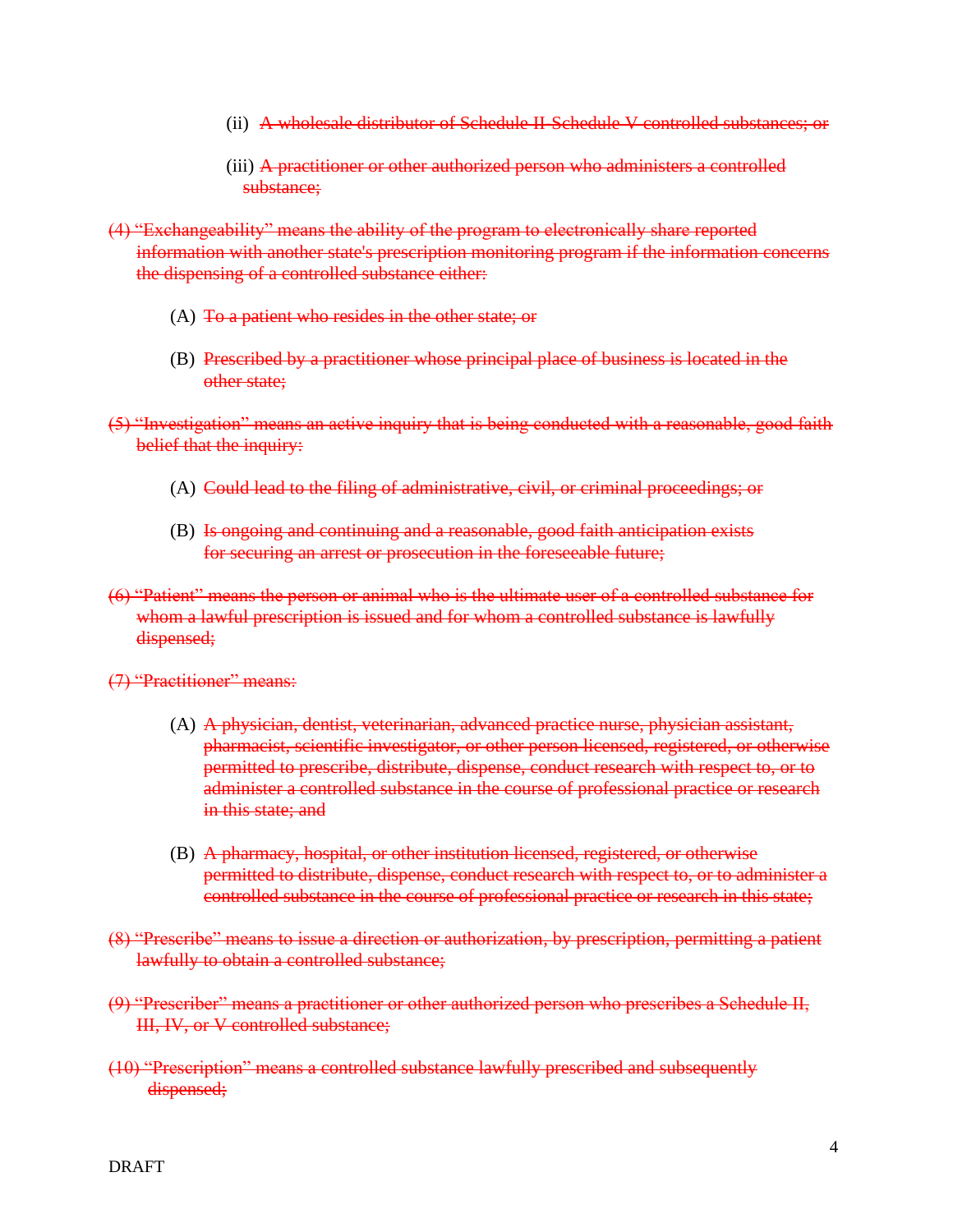- (11) "Prescription drug monitoring program" means a program that collects, manages, analyzes, and provides information regarding Schedule II, III, IV, and V controlled substances as provided under the Uniform Controlled Substances Act, § 5-64-101 et seq., §§ 5-64-1101 5-64-1103, the Food, Drug, and Cosmetic Act, § 20-56-201 et seq., or §§ 20-64-501 -- 20 64-513;
- $(12)$  "Schedule II" means controlled substances that are placed in Schedule II under  $\S 5-64-205$ ;
- (13) "Schedule III" means controlled substances that are placed in Schedule III under § 5-  $64 - 207$ ;
- (14) "Schedule IV" means controlled substances that are placed in Schedule IV under  $\S$  5- $64 - 209$ ;
- (15) "Schedule V" means controlled substances that are placed in Schedule V under  $\S 5-64-211$ ;
- (16) "Ultimate user" means a person who lawfully possesses a controlled substance for:
	- $(A)$ The person's own use;
	- (B) The use of a member of the person's household; or
	- (C) Administering to an animal owned by a person or by a member of the person's household.

(17) "Certified law enforcement prescription drug diversion investigator" means a certified law enforcement officer assigned by his or her law enforcement agency to investigate prescription drug diversion and who has completed a certification course in prescription drug diversion approved by the Arkansas Prescription Drug Advisory Committee and certified by the Arkansas Commission on Law Enforcement Standards and Training and who may access the Arkansas Prescription Drug Monitoring Program for prescriptions dispensed in Arkansas.

(18) "Delegate" means an agent or employee of the prescriber or dispenser to whom the prescriber or dispenser has delegated the task of accessing the data described in this subsection, but only if the agent or employee has been granted access by a delegate account, and for whose actions the authorizing prescriber or dispenser retains accountability.

(19) "Opioid" means a drug or medication that relieves pain, including without limitation:

- (A) Hydrocodone;
- (B) Oxycodone;
- (C) Morphine
- (D) Codeine;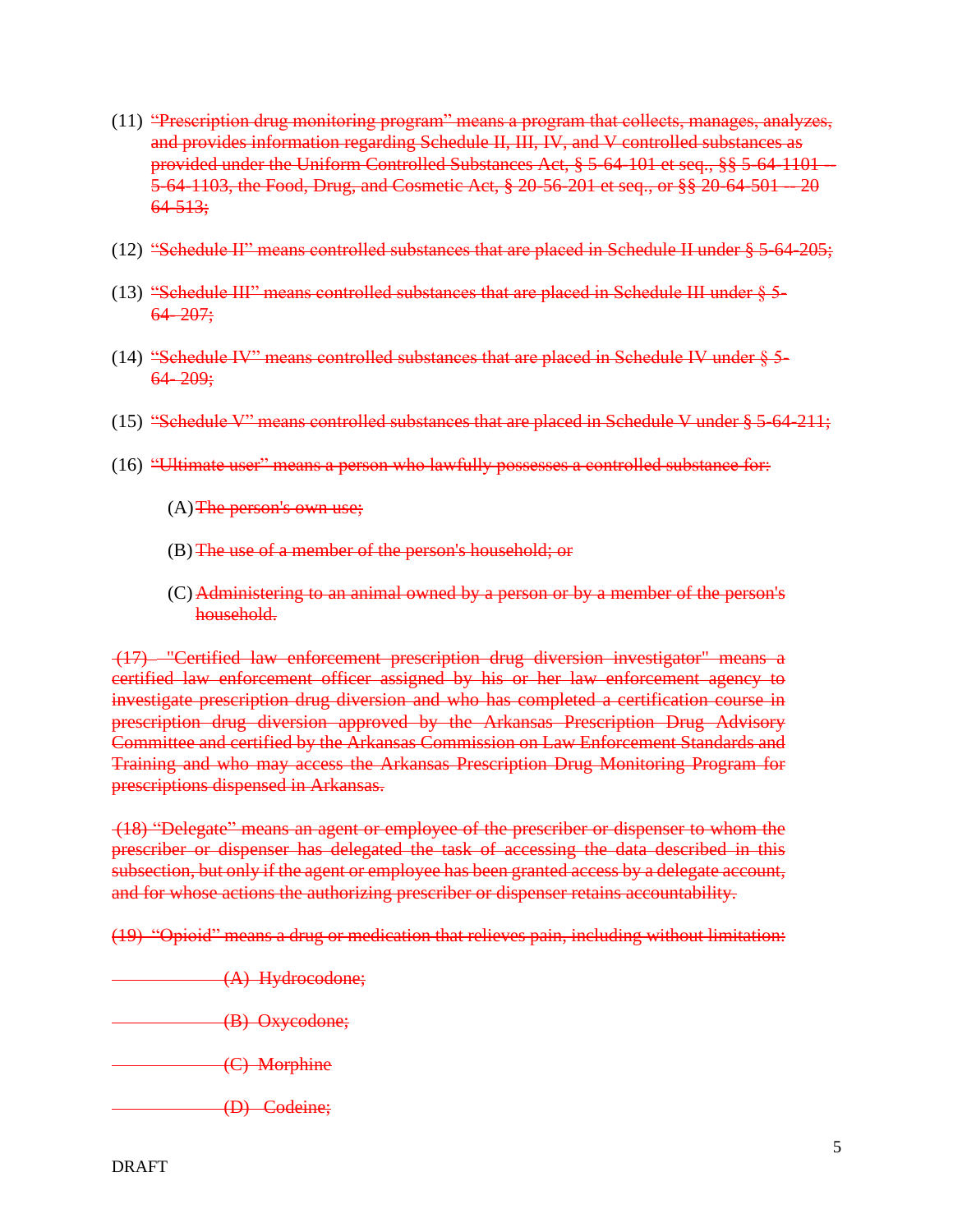(E) Heroin

(F) Fentanyl

(20) "Qualified law enforcement agency" means a law enforcement agency that has a certified law enforcement prescription drug diversion investigator and a chief, sheriff, or law enforcement chief executive officer who have successfully completed a certification course in prescription drug diversion approved by the commission.

(21) "Arkansas Medicaid prescription drug program" means:

 (A) The prescription drug program that is a portion of the Title XIX Medicaid program for the State of Arkansas;

 (B) The Arkansas Medicaid prescription drug program includes any entity contracted with the Arkansas Medicaid prescription drug program and to which the Arkansas Medicaid Program has granted authority.

- (22) "Hospice" or "hospice care" means an autonomous, centrally administered, medically directed, coordinated program providing a continuum of home, outpatient, and home-like inpatient care for the terminally ill patient and family, employing an interdisciplinary team to assist in providing palliative and supportive care to meet the special needs arising out of the physical, emotional, spiritual, social and economic stresses which are experienced during the final stages of illness and during dying and bereavement, with such care being available 24 hours a day, 7 days a week and provided on the basis of need regardless of ability to pay.
- (23) "Palliative care" means patient-centered and family-centered medical care offered throughout the continuum of an illness that optimizes quality of life by anticipating, preventing, and treating the suffering caused by a serious illness to address physical, emotional, social, and spiritual needs and facilitate patient autonomy, access to information, and choice, including without limitation:
	- (A) Discussion of the patient's goals for treatment;
	- (B) Discussions of treatment options appropriate to the patient, including hospice care, if needed; and

(C) Comprehensive pain and symptom management

(1) "Arkansas Medicaid prescription drug program" means:

(A) The prescription drug program that is a portion of the Title XIX Medicaid program for the State of Arkansas;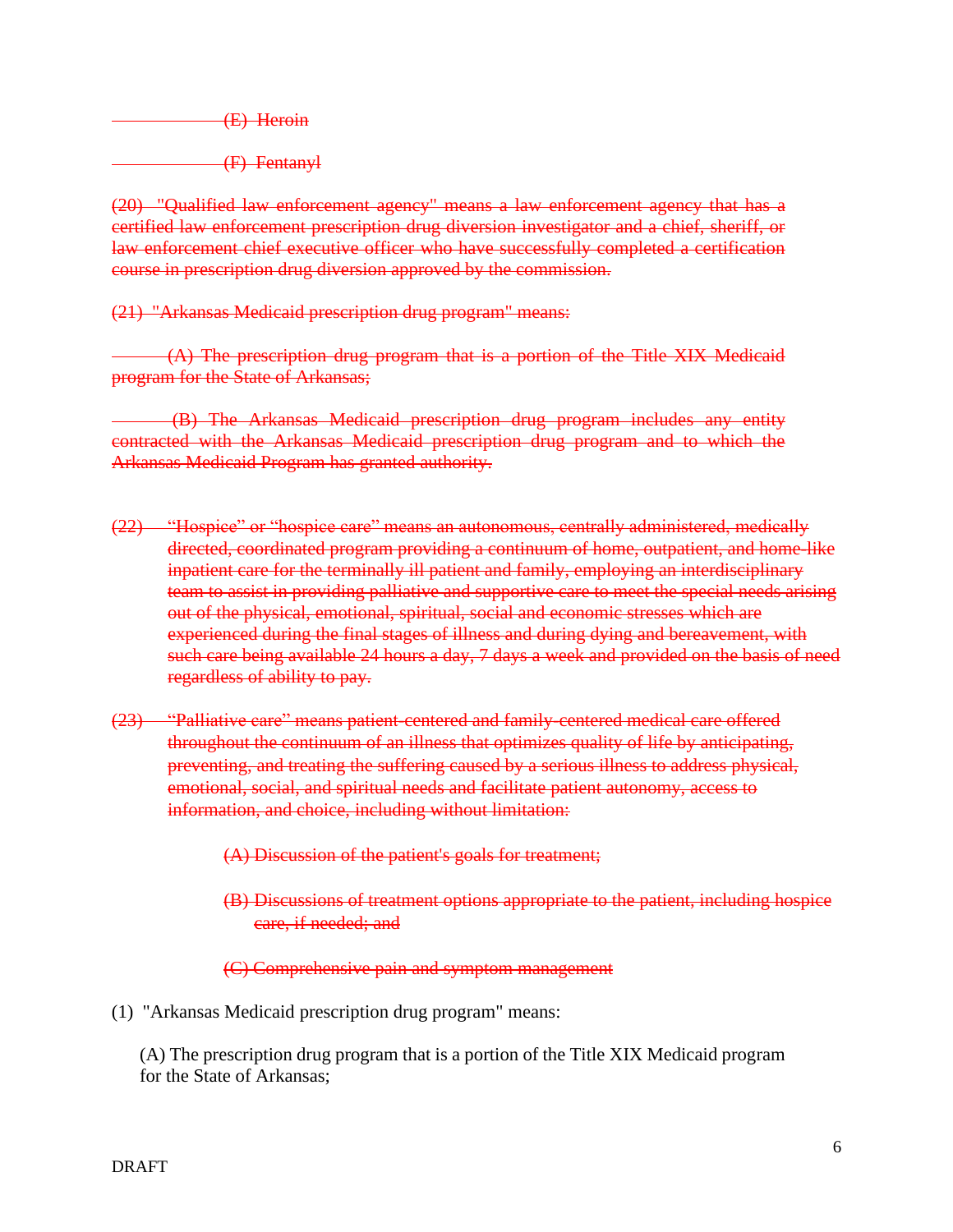(B) The Arkansas Medicaid prescription drug program includes any entity contracted with the Arkansas Medicaid prescription drug program and to which the Arkansas Medicaid Program has granted authority.

(2) "Certified law enforcement prescription drug diversion investigator" means a certified law enforcement officer assigned by his or her law enforcement agency to investigate prescription drug diversion and who has completed a certification course in prescription drug diversion approved by the Arkansas Prescription Drug Advisory Committee and certified by the Arkansas Commission on Law Enforcement Standards and Training and who may access the Arkansas Prescription Drug Monitoring Program for prescriptions dispensed in Arkansas.

(3) "Controlled substance" means a drug, substance, or immediate precursor in Schedules II-V;

(4) "Delegate" means an agent or employee of the prescriber or dispenser to whom the prescriber or dispenser has delegated the task of accessing the data described in this subsection, but only if the agent or employee has been granted access by a delegate account, and for whose actions the authorizing prescriber or dispenser retains accountability.

(5) "Dispense" means to deliver a controlled substance to an ultimate user or research subject by or pursuant to the lawful order of a practitioner, including without limitation, the prescribing, administering, packaging, labeling, or compounding necessary to prepare the controlled substance for that delivery;

(6) (A) "Dispenser" means a practitioner who dispenses.

(B) "Dispenser" does not include:

(i) A licensed hospital pharmacy when it is distributing controlled substances for the purpose of outpatient services, inpatient hospital care, or at the time of discharge from a hospital, except for a pharmacy owned by a hospital that has a retail pharmacy permit when the pharmacy is distributing controlled substances directly to the public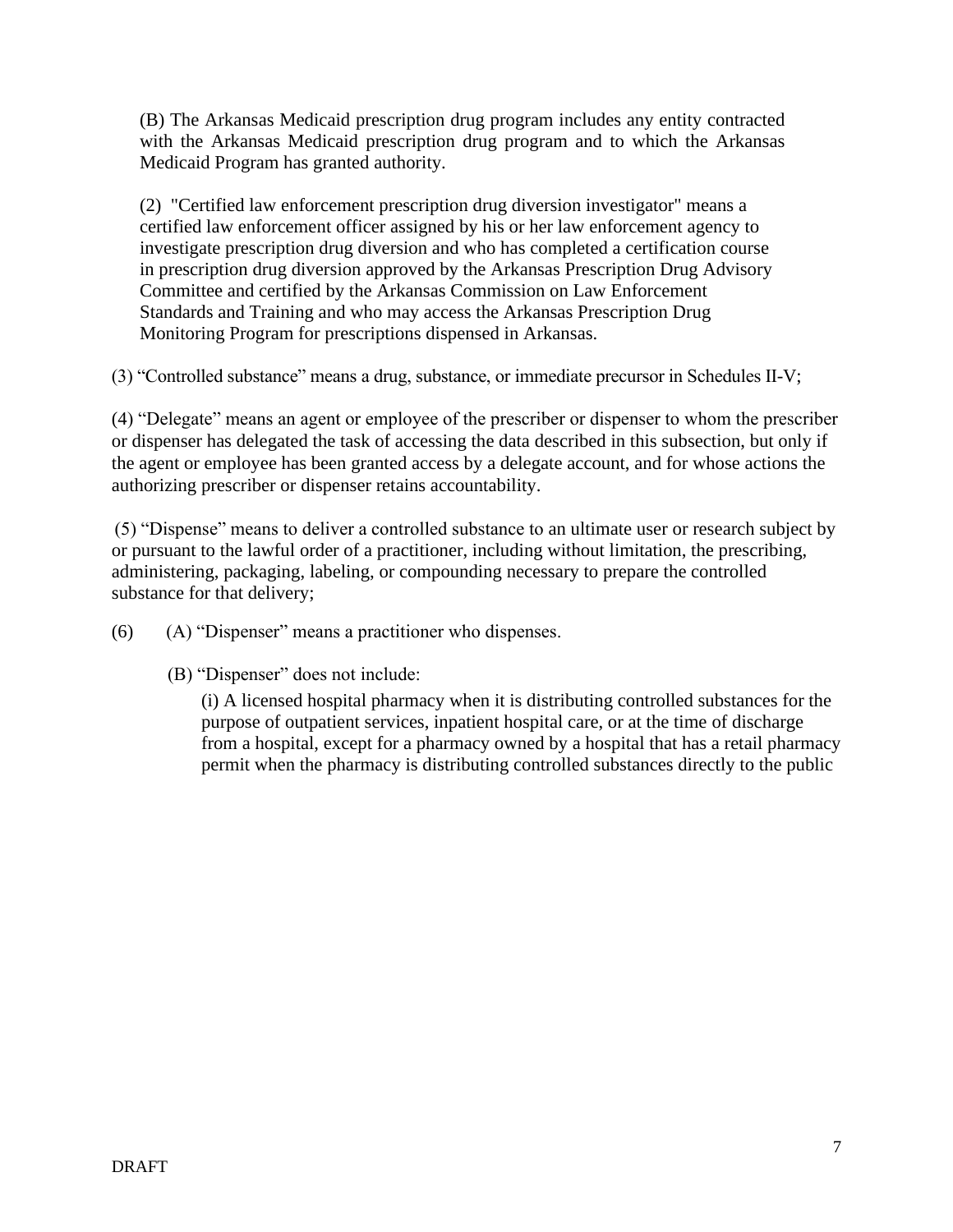(ii) A wholesale distributor of Schedule II-Schedule V controlled substances; or

(iii) A practitioner or other authorized person who administers a controlled substance;

(7) "Drug overdose" means an acute condition resulting from the consumption or use of a controlled substance, or dangerous drug, or combination of a controlled substance and other intoxicants by an individual, causing signs, including without limitation:

> (i) Extreme physical illness; (ii) Decreased level of consciousness; (iii) Respiratory depression; (iv) Coma; (v) Mania; or

(vi) Death.

- (8) "Exchangeability" means the ability of the program to electronically share reported information with another state's prescription monitoring program if the information concerns the dispensing of a controlled substance either:
	- (A) To a patient who resides in the other state; or

(B) Prescribed by a practitioner whose principal place of business is located in the other state;

(C) To a patient in which the practitioner believes an out of state search is warranted.

- (9) "Hospice" or "hospice care" means an autonomous, centrally administered, medically directed, coordinated program providing a continuum of home, outpatient, and home-like inpatient care for the terminally ill patient and family, employing an interdisciplinary team to assist in providing palliative and supportive care to meet the special needs arising out of the physical, emotional, spiritual, social and economic stresses which are experienced during the final stages of illness and during dying and bereavement, with such care being available 24 hours a day, 7 days a week and provided on the basis of need regardless of ability to pay.
- (10) "Investigation" means an active inquiry that is being conducted with a reasonable, good faith belief that the inquiry:
	- (A)Could lead to the filing of administrative, civil, or criminal proceedings; or
	- (B) Is ongoing and continuing and a reasonable, good faith anticipation exists for securing an arrest or prosecution in the foreseeable future;
- (11) "Opioid" means a drug or medication that relieves pain, including without limitation: (A) Hydrocodone;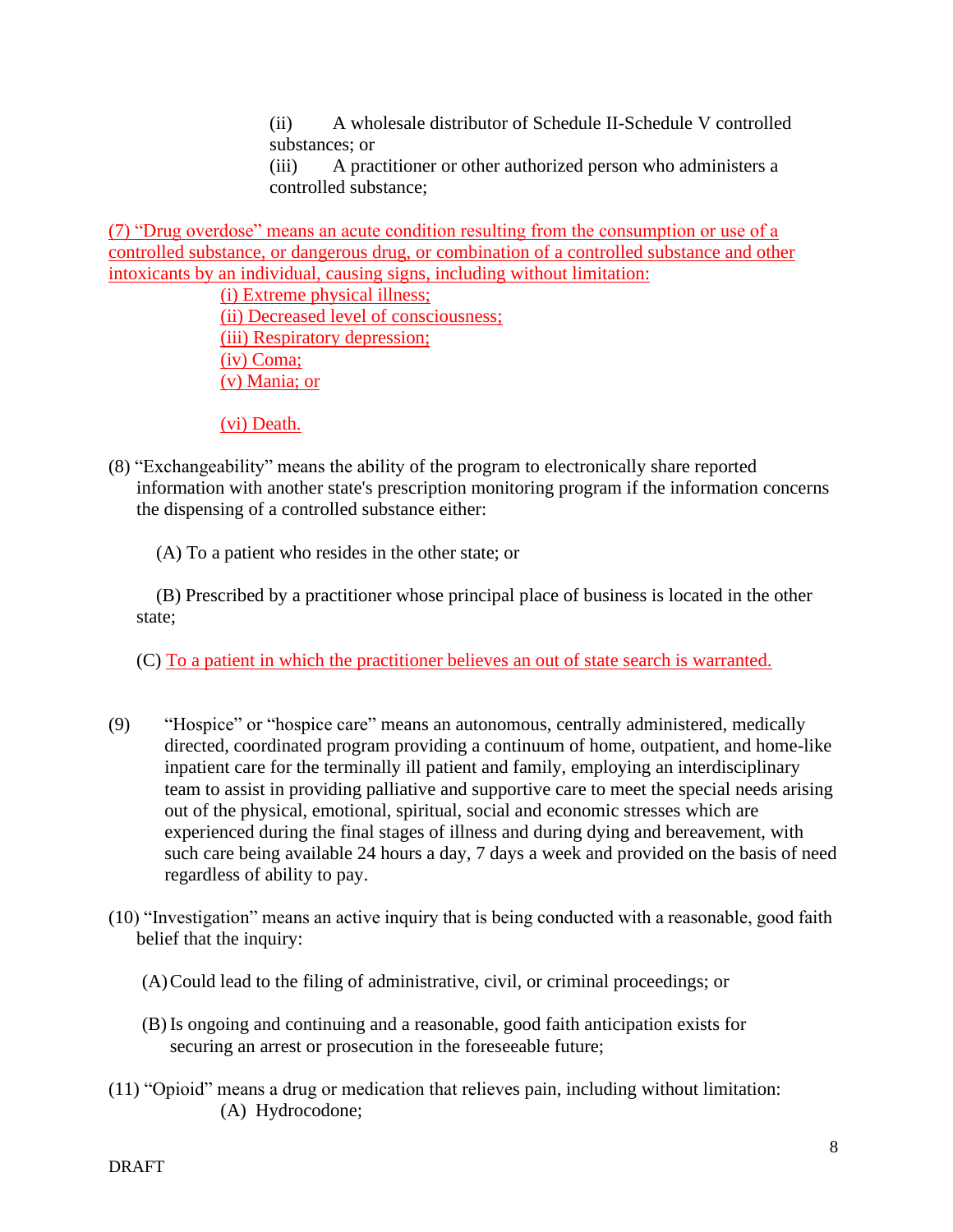- (B) Oxycodone;
- (C) Morphine
- (D) Codeine;
- (E) Heroin;
- (F) Fentanyl
- (12) "Palliative care" means patient-centered and family-centered medical care offered throughout the continuum of an illness that optimizes quality of life by anticipating, preventing, and treating the suffering caused by a serious illness to address physical, emotional, social, and spiritual needs and facilitate patient autonomy, access to information, and choice, including without limitation:
	- (A)Discussion of the patient's goals for treatment;
	- (B) Discussions of treatment options appropriate to the patient, including hospice care, if needed; and
	- (C) Comprehensive pain and symptom management
- (13) "Patient" means the person or animal who is the ultimate user of a controlled substance for whom a lawful prescription is issued and for whom a controlled substance is lawfully dispensed;
- (14) "Practitioner" means:
	- (C) A physician, dentist, veterinarian, advanced practice nurse, physician assistant, pharmacist, scientific investigator, or other person licensed, registered, or otherwise permitted to prescribe, distribute, dispense, conduct research with respect to, or to administer a controlled substance in the course of professional practice or research in this state; and
	- (D) A pharmacy, hospital, or other institution licensed, registered, or otherwise permitted to distribute, dispense, conduct research with respect to, or to administer a controlled substance in the course of professional practice or research in this state;
- (15) "Prescribe" means to issue a direction or authorization, by prescription, permitting a patient lawfully to obtain a controlled substance;
- (16) "Prescriber" means a practitioner or other authorized person who prescribes a Schedule II, III, IV, or V controlled substance;
- (17) "Prescription" means a controlled substance lawfully prescribed and subsequently dispensed;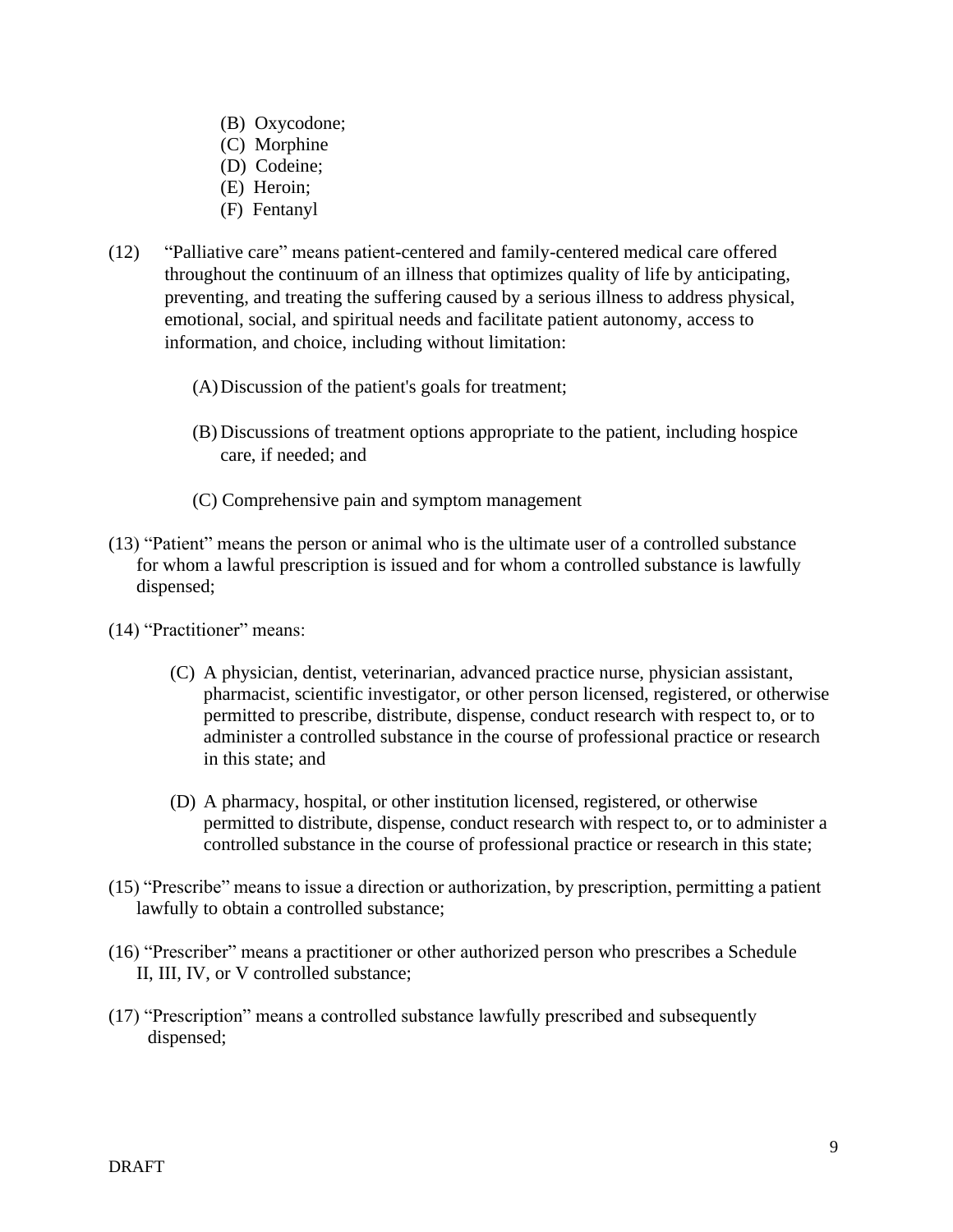- (18)"Prescription drug monitoring program" means a program that collects, manages, analyzes, and provides information regarding Schedule II, III, IV, and V controlled substances as provided under the Uniform Controlled Substances Act, § 5-64-101 et seq., §§ 5-64-1101 -- 5-64-1103, the Food, Drug, and Cosmetic Act, § 20-56-201 et seq., or §§ 20-64-501 -- 20 64- 513;
- (19) "Qualified law enforcement agency" means a law enforcement agency that has a certified law enforcement prescription drug diversion investigator and a chief, sheriff, or law enforcement chief executive officer who have successfully completed a certification course in prescription drug diversion approved by the commission.
- (20) "Schedule II" means controlled substances that are placed in Schedule II under § 5-64-205;

(21) "Schedule III" means controlled substances that are placed in Schedule III under § 5- 64- 207;

(22) "Schedule IV" means controlled substances that are placed in Schedule IV under § 5-64- 209;

(23) "Schedule V" means controlled substances that are placed in Schedule V under § 5-64-211;

- (24) "Ultimate user" means a person who lawfully possesses a controlled substance for:
	- (A) The person's own use;
	- (B) The use of a member of the person's household; or

(C) Administering to an animal owned by a person or by a member of the person's household.

#### **SECTION IV – Requirements for the Prescription Drug Monitoring Program**

- (a)The State Board of Health shall create the Prescription Drug Monitoring Program upon the Department of Health's procuring adequate funding to establish the program.
- (b) (1) Each dispenser shall submit to the department information regarding each Schedule II, III, IV, or V controlled substance dispensed.
	- (2) A dispenser located outside Arkansas and licensed and registered by the Arkansas State Board of Pharmacy shall submit to the department information regarding each Schedule II, III, IV, or V controlled substance prescription dispensed to an ultimate user whose address is within Arkansas.

(A) A federal dispenser located in the state of Arkansas or located outside Arkansas may submit to the department information regarding each Schedule II, III, IV or V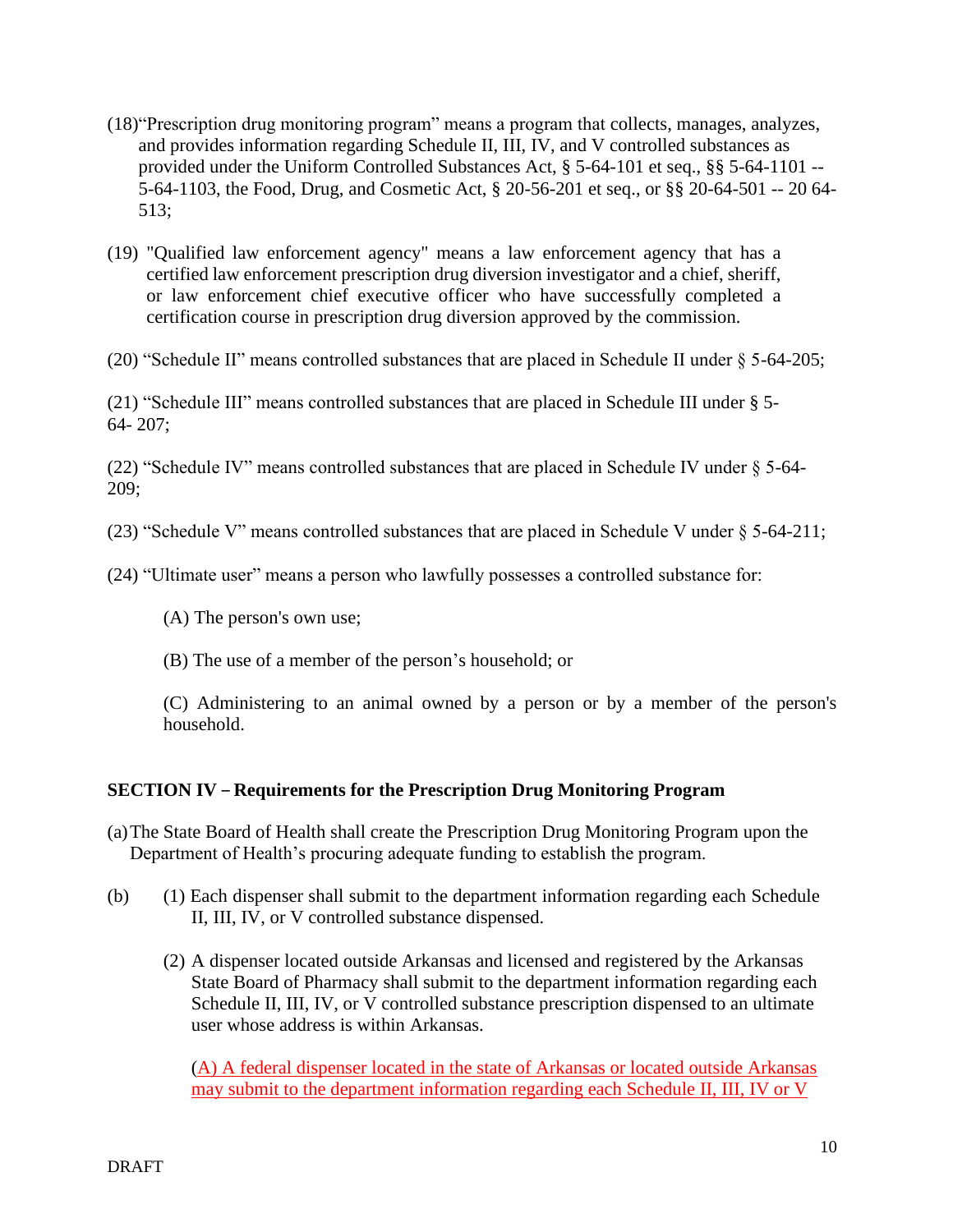controlled substance dispensation to an ultimate user whose address is within Arkansas.

- (3) The board shall create a controlled substances database for the Prescription Drug Monitoring Program.
- (c) Each dispenser required to report under subsection (b) of this section shall submit to the department by electronic means, or other methods approved by the Prescription Drug Monitoring Program, information that shall include without limitation the following:
	- (1) The dispenser's identification number;
	- (2) The date the prescription was filled;
	- (3) The prescription number;
	- (4) Whether the prescription is new or is a refill;
	- (5) The National Drug Code number for the controlled substance that is dispensed;
	- (6) The quantity of the controlled substance dispensed;
	- (7) The number of days' supply dispensed;
	- (8) The number of refills ordered;
	- (9) (A) A patient identifier.
		- (B) A patient identifier shall not be a social security number or a driver's license number;
	- (10) The patient's name;
	- (11) The patient's address;
	- (12) The patient's date of birth;
	- (13) The patient's gender;
	- (14) The prescriber's identification number;
	- (15) The date the prescription was issued by the prescriber; and
	- (16) The source of the payment for the prescription.
	- (d) If the prescription dispensed is for an animal patient, the prescription shall be reported as follows: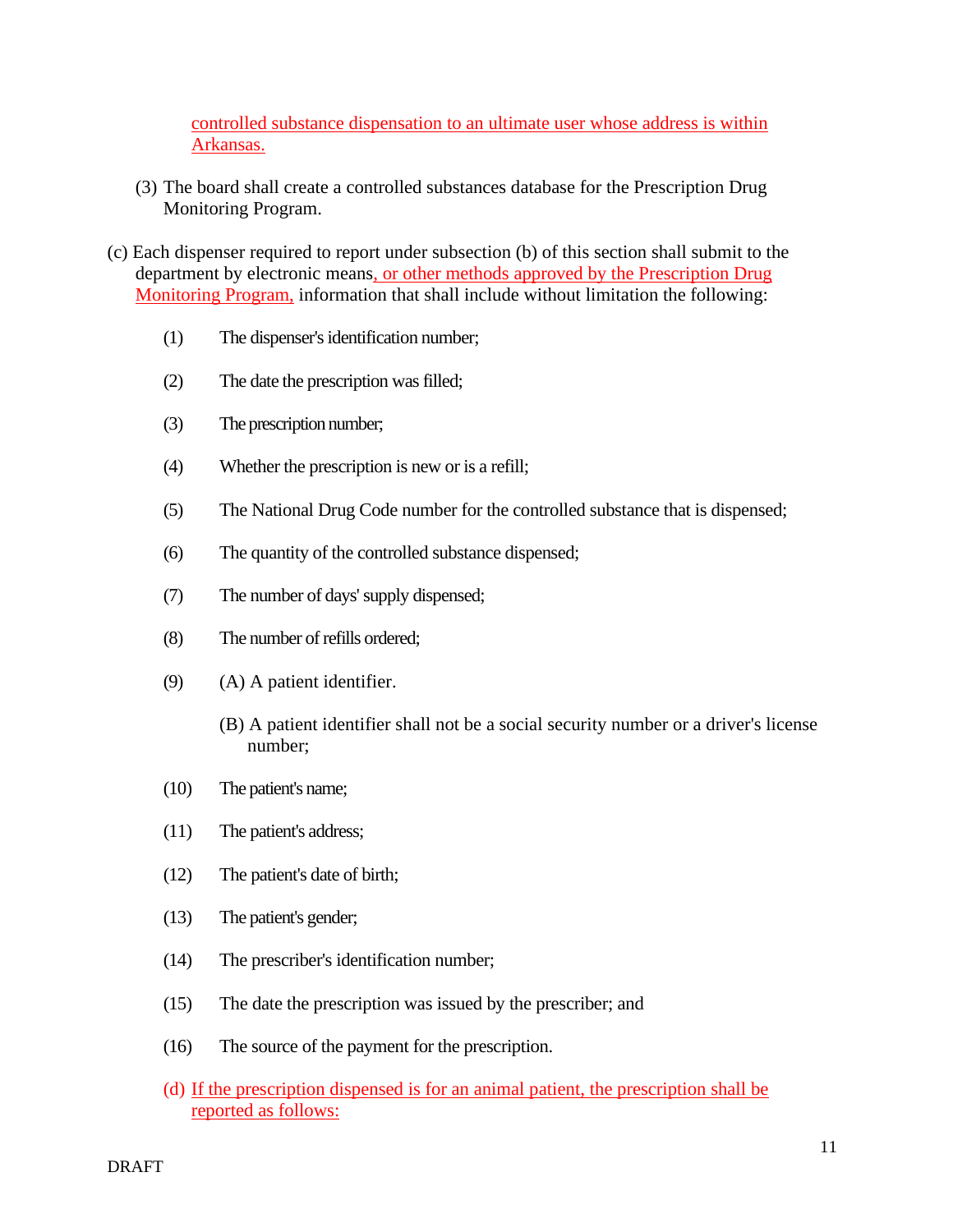- (1) The prescription shall be identified as an animal/veterinary patient;
- (2) The owner of the animal/veterinary patient shall be reported to the department by first name, last name, and date of birth;
- (3) The animal/veterinary patient shall be reported.

 $(d e)(1)$  Except as required in subdivision  $(d e)(2)$  of this section, practitioners are encouraged to access or check the information in the controlled substance database created under this section before prescribing, dispensing, providing medication reconciliation, or administering medications.

 (2)(A) A prescriber shall check the information in the Prescription Drug Monitoring Program when prescribing:

 (i) An opioid from Schedule II or Schedule III for every time prescribing the medication to a patient; and

 (ii) A benzodiazepine medication for the first time prescribing the medication to a patient.

 (B) A licensing board that licenses practitioners who have the authority to prescribe shall adopt rules requiring the practitioners to check the information in the Prescription Drug Monitoring Program as described in subdivision  $(d e)(2)$  of this section.

(C) This subdivision  $(\frac{d}{d}e)(2)$  does not apply to:

(i) A practitioner administering a controlled substance:

(a) Immediately before or during surgery;

(b) During recovery from a surgery while in a healthcare facility;

(c) In a healthcare facility; or

 (d) Necessary to treat a patient in an emergency situation at the scene of an emergency, in a licensed ground ambulance or air ambulance, or in the intensive care unit of a licensed hospital;

(ii) A practitioner prescribing or administering a controlled substance to:

(a) A palliative care or hospice patient; or

(b) A resident in a licensed nursing home facility; or

 (iii) Situations in which the Prescription Drug Monitoring Program is not accessible due to technological or electrical failure.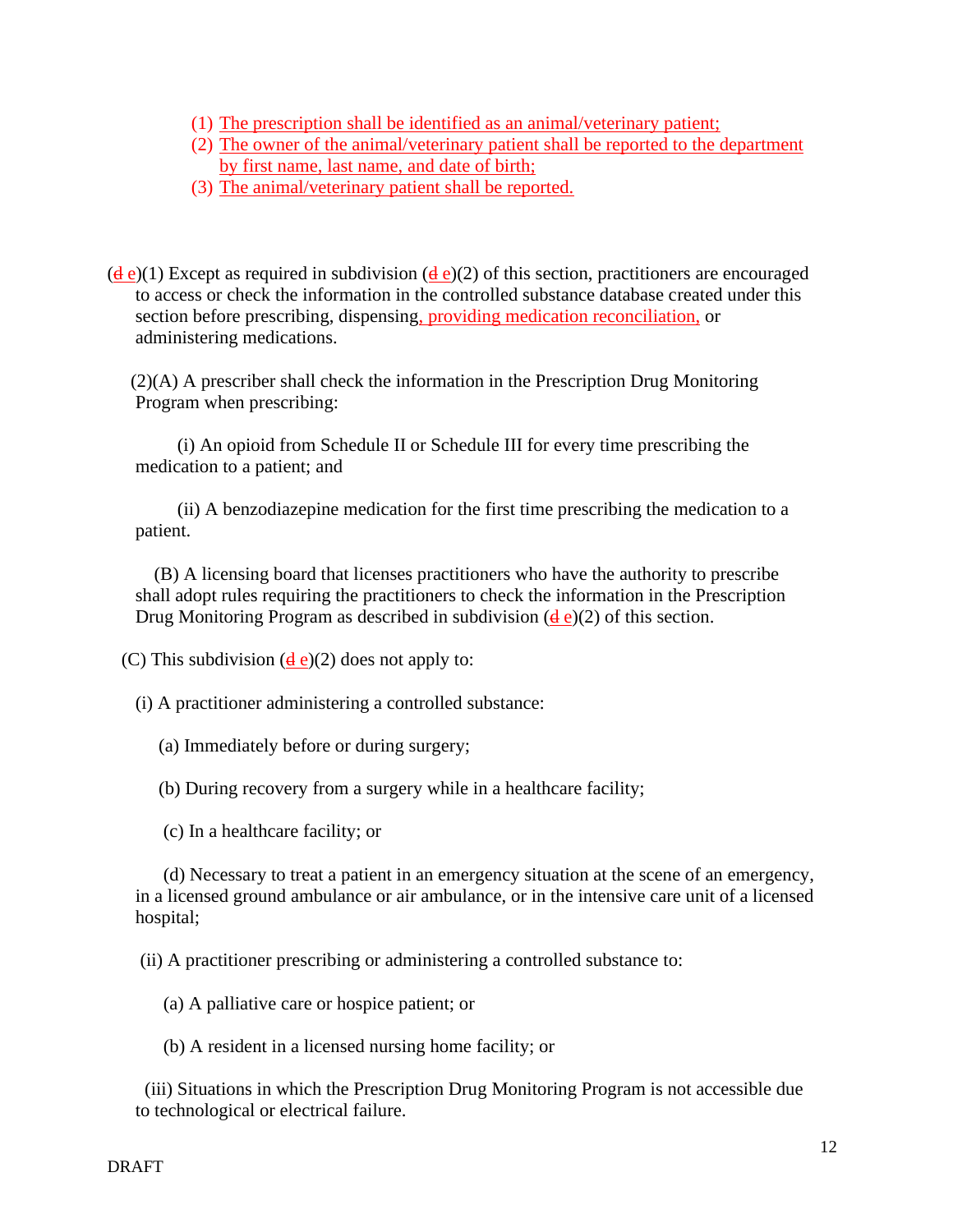- (D) The State Board of Health may amend, by rule, the exemptions listed in subdivision  $(d)$  $e(2)(C)$  of this section upon a recommendation from the Secretary of the Department of Health and a showing that the exemption or lack or exemption is unnecessarily burdensome or has created a hardship.
- (3) A licensed oncologist shall check the Prescription Drug Monitoring Program when prescribing to a patient on an initial malignant episodic diagnosis and every three (3) months following the diagnosis while continuing treatment.
- (e f) This section does not prohibit licensing boards from requiring practitioners to access or check the information in the controlled substance database as a part of a review of the practitioner's professional practice.
- $(f g)$  (1) Each dispenser shall submit the required information in accordance with the Standard for Prescription Monitoring Programs of the American Society for Automation in Pharmacy (ASAP) Version 4 Release 2 September 2011, incorporated by reference. or other format approved by the Prescription Drug Monitoring Program.
	- (2) Data shall be submitted via CD-ROM, a secure File Transfer Protocol (FTP), Virtual Private Network (VPN), https: or other methods approved by the Prescription Drug Monitoring Program.
	- (3) A dispenser shall report the controlled substance dispensing information records required under Arkansas Code Annotated §§ 20-7-601 to -614 and these rules no later than the next business day after the date of dispensing. Veterinarians shall report dispensing information every thirty days. If controlled substances were not dispensed for the reporting period, the dispenser shall submit a Zero Report in accordance with ASAP Version 4 Release 2 September 2011., or other format approved by the Prescription Drug Monitoring Program.
	- (4) The department or the department's contractor shall notify a dispenser of an error in data reporting. Upon receiving notification of an error in data reporting, the dispenser shall take appropriate measures to correct the error and transmit the corrected data to the department or the department's contractor within 14 days of being notified of the error.
- $(\frac{gh}{gh})$  The department's process for patients to address errors, inconsistencies, and other matters in their record as maintained under this section, including in cases of breach of privacy and security shall comply with Sections 261 through 264 of the Health Insurance Portability and Accountability Act (HIPAA) of 1996, Public Law 104-191 (the Administrative Simplification provisions) and regulations 45 CFR Parts 160 and 164 ("the HIPAA Security and Privacy Rule") and the HITECH (Health Information Technology for Economic and Clinical Health) Act as enacted by the American Recovery and Reinvestment Act (ARRA) of 2009 (Pub. L. 111-5), pursuant to Title XIII of Division A and Title IV of Division B.
- $(h_i)$  The department shall limit access to only those employees whose access is reasonably necessary to carry out this section.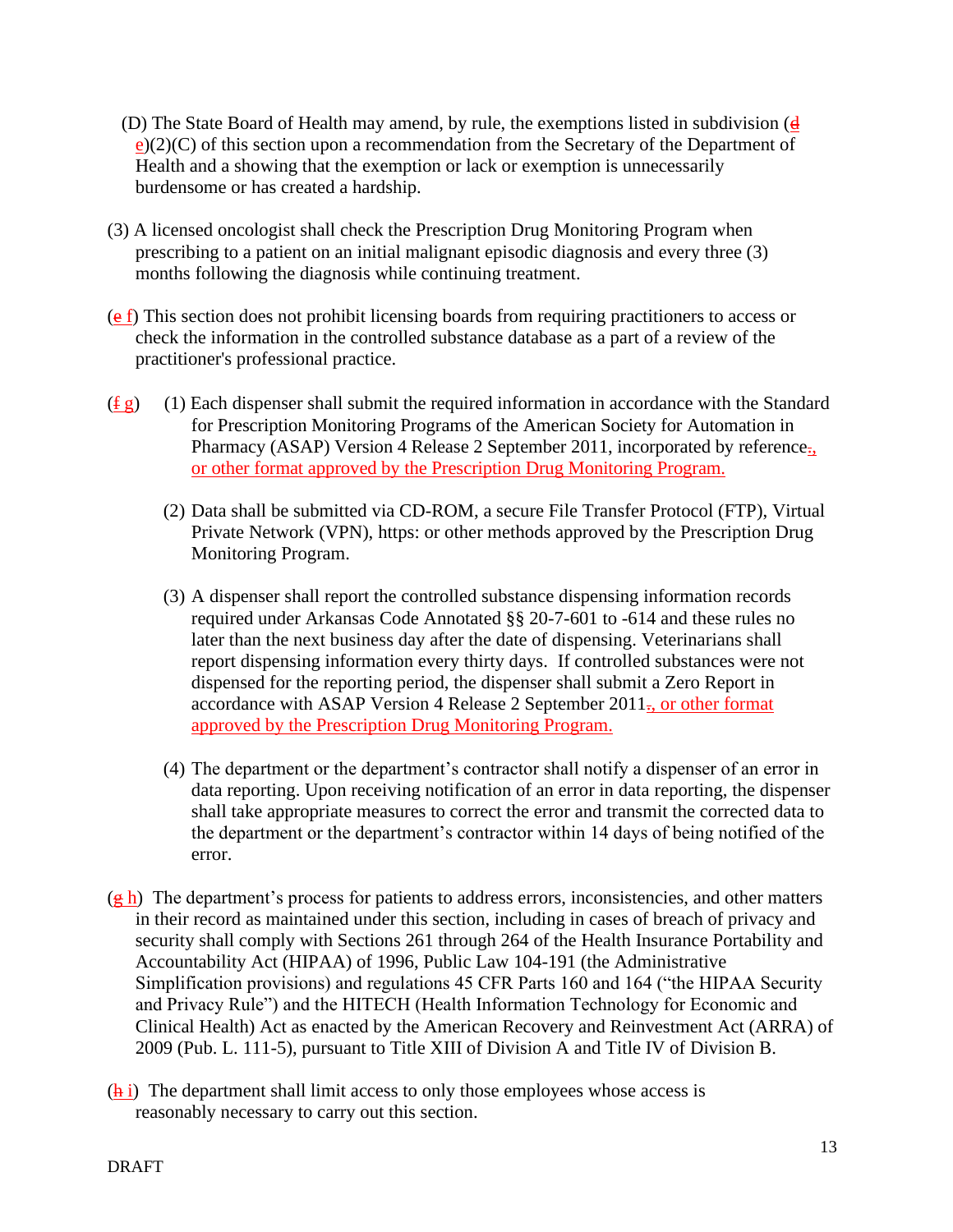$(i<sub>j</sub>)$  A certified law enforcement prescription drug diversion investigator shall provide to the department the following information in order to be granted access to the Prescription Drug Monitoring Program:

(1) The identification credentials assigned by the department; and

(2) The case number of the investigation submitted on the investigator's law enforcement agency letterhead.

(3) The badge number of the investigator.

 (4) A copy of the investigator's certification from the Arkansas Commission of Law Enforcement Standards and Training course in prescription drug diversion.

 $(\frac{1}{2}k)(1)$  A qualified law enforcement agency shall submit to the department an annual report of the data accessed by all certified law enforcement prescription drug diversion investigators in the qualified law enforcement agency, including without limitation:

(A) Written verification that the inquiries were part of a lawful prescription drug diversion investigation as provided to the department through the case number of the investigation; and

(B) The disposition of the investigation.

(2) The department shall:

(A) Create a verification form for use under subdivision  $(\frac{1}{2}k)(1)$  of this section; and

(B) Make the verification form available annually to the qualified law enforcement agency.

(3)(A) The verification form under subdivision  $(\frac{1}{2}k)(1)$  of this section shall be submitted to the department within thirty (30) days of receipt of the form by the qualified law enforcement agency.

(B) Failure to submit a verification form under subdivision  $(\frac{1}{2}k)(3)(A)$  of this section shall result in the immediate suspension of the access to the database by the qualified law enforcement agency and its certified law enforcement prescription drug diversion investigators until a determination is made by the department to allow continued access.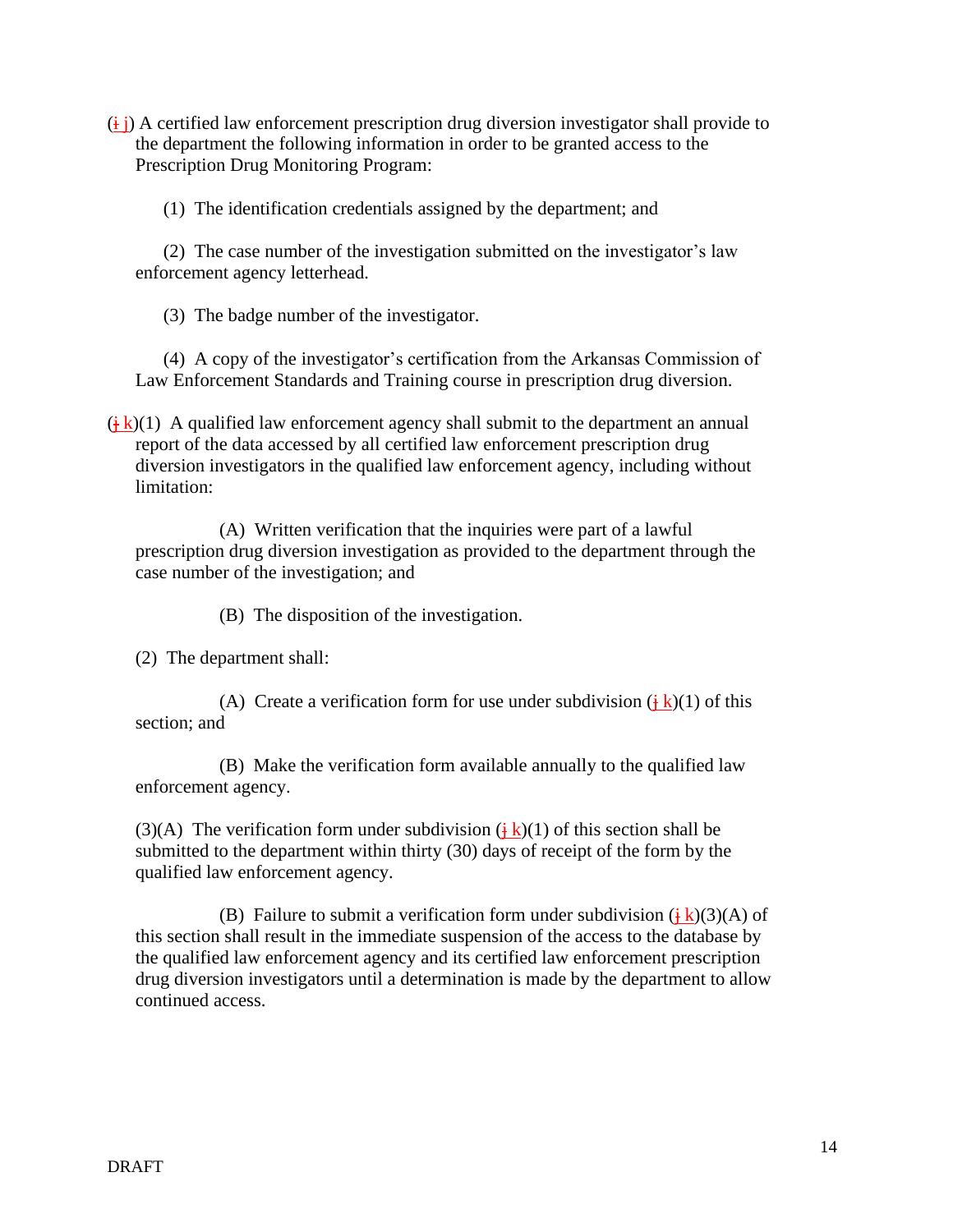#### **SECTION V – Prescription Drug Monitoring Program Advisory Committee**

- (a) The State Board of Health shall create the Prescription Drug Monitoring Program Advisory Committee upon the Department of Health's procuring adequate funding to establish the Prescription Drug Monitoring Program.
- (b) The mission of the advisory committee is to consult with and advise the Department of Health on matters related to the establishment, maintenance, operation, and evaluation of the Prescription Drug Monitoring Program.
- (c) The committee shall consist of:
	- (1) One (1) representative designated by each of the following organizations:
		- (A) The Arkansas Academy of Physician Assistants;
		- (B) The Arkansas Association of Chiefs of Police;
		- (C) The Arkansas Drug Director;
		- (D) The Arkansas Medical Society;
		- (E) The Arkansas Nurses Association;
		- (F) The Arkansas Optometric Association;
		- (G) The Arkansas Osteopathic Medical Association;
		- (H) The Arkansas Pharmacists Association;
		- (I) The Arkansas Podiatric Medical Association;
		- (J) The Arkansas Prosecuting Attorneys Association;
		- (K) The Arkansas Sheriffs Association;
		- (L) The Arkansas State Dental Association;
		- (M) The Arkansas Veterinary Medical Association;
		- (N) The State Board of Health;
		- (O) The Arkansas Public Defender Commission; and
		- (P) A mental health provider or certified drug and alcohol counselor; and
	- (2) One (1) consumer appointed by the Governor.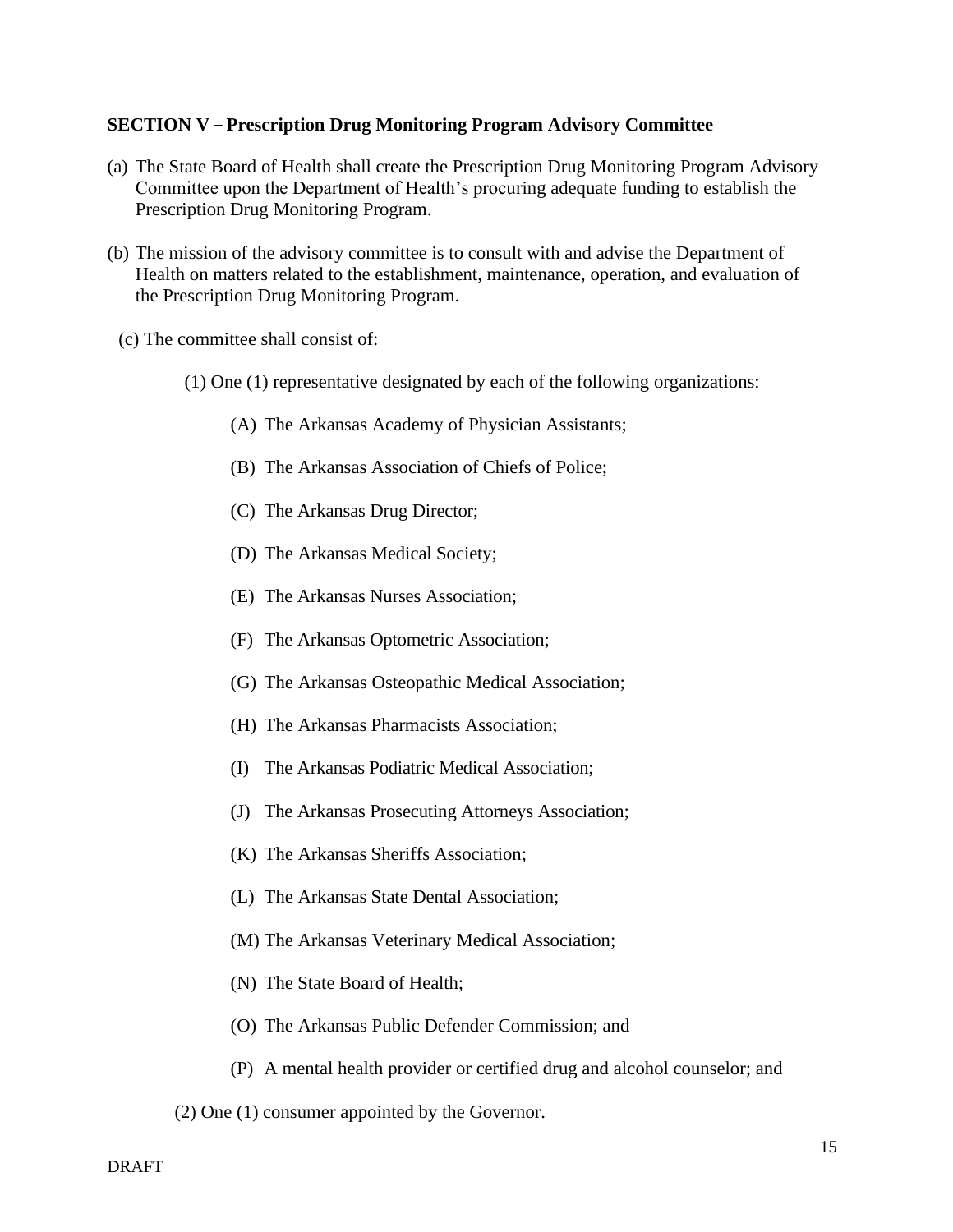(3) The chair of the Arkansas State Medical Board or his or her designee who is also a member of the Arkansas State Medical Board; and

(4) The chair of the Arkansas State Board of Dental Examiners or his or her designee who is also a member of the Arkansas State Board of Dental Examiners.

## **SECTION VI – Confidentiality**

- (a) Prescription information submitted to the Department of Health pursuant to Arkansas Code Annotated §§ 20-7-601 to -614 and these rules is confidential and not subject to the Freedom of Information Act of 1967, § 25-19-101 et seq.
- (b) (1) The controlled substances database and all information contained in the controlled substances database and any records maintained by the department or by an entity contracting with the department that is submitted to, maintained, or stored as a part of the controlled substances database is privileged and confidential, is not a public record, and is not subject to subpoena or discovery in a civil proceeding.
	- (2) Information in the controlled substances database may be accessed by:
		- (A) A certified law enforcement officer pursuant to a criminal investigation but only after the law enforcement officer obtains a search warrant signed by a judge that demonstrates probable cause to believe that a violation of federal or state criminal law has occurred, that specified information contained in the database would assist in the investigation of the crime, and that the specified information should be released to the certified law enforcement officer;
		- (B) A regulatory body engaged in the supervision of activities of licensing or regulatory boards of practitioners authorized to prescribe or dispense controlled substances;
		- (C) A person or entity investigating a case involving breaches of privacy involving the database or its records.

(D) A certified law enforcement prescription drug diversion investigator of a qualified law enforcement agency; or

(E) A practitioner within the Arkansas Medicaid prescription drug program; or

(F) The Department of Human Services or the Crimes Against Children Division of the Department of Arkansas State Police if:

(i) The purpose of the database access is related to an investigation under the Child Maltreatment Act, § 12-18-101 et seq., and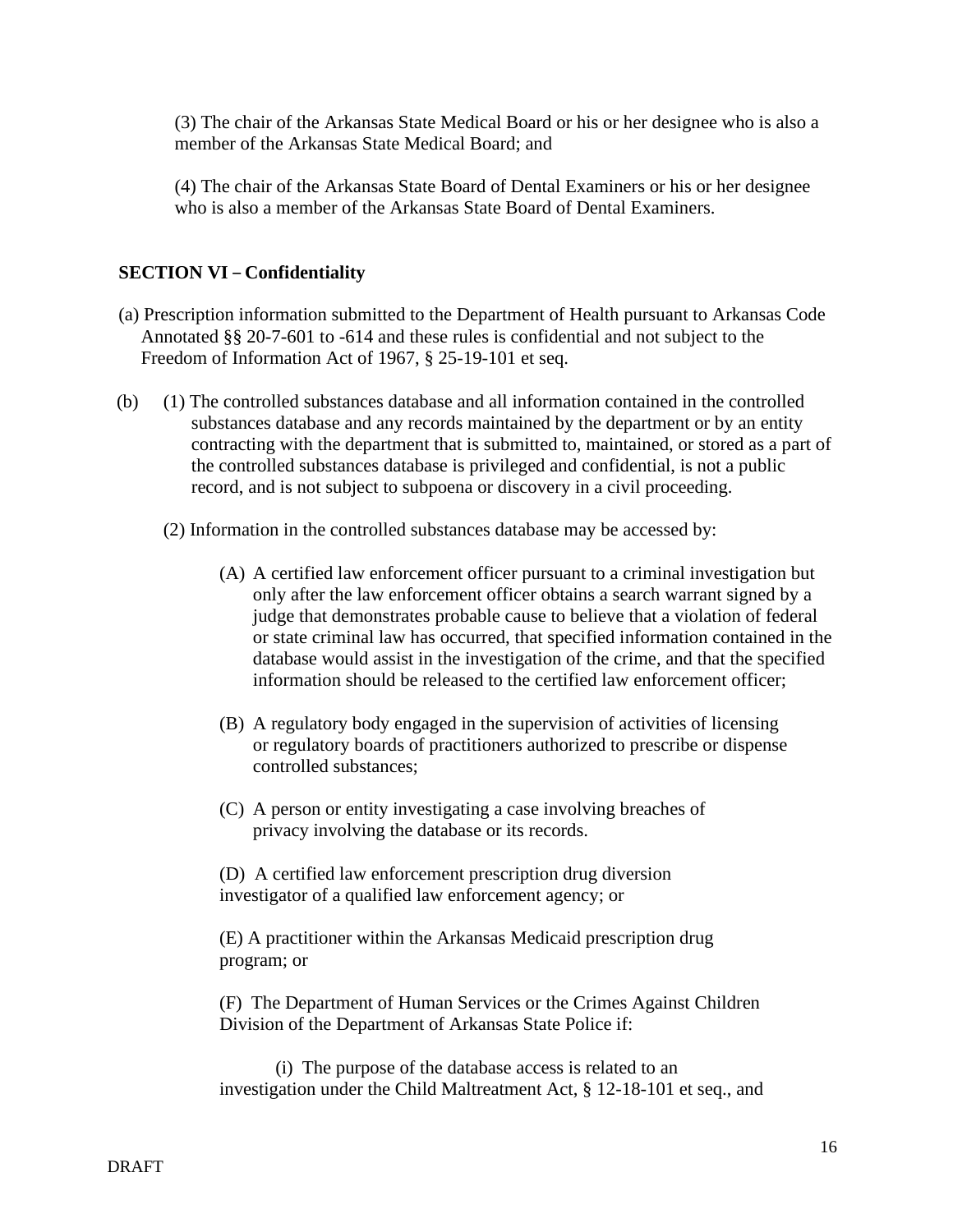not pursuant to a criminal investigation by a certified law enforcement officer; and

(ii) The Department of Human Services has obtained a court order to access the database under § 12-18-621.

(G) The Office of Medicaid Inspector General for review and investigation of fraud, waste, and abuse within the Arkansas Medicaid prescription drug program if access is limited to beneficiaries of the Arkansas Medicaid prescription drug program.

- (c) This section does not apply to information, documents, or records created or maintained in the regular course of business of a pharmacy, medical, dental, optometric, or veterinary practitioner, or other entity covered by Arkansas Code Annotated §§ 20-7-601 to -614 and these rules, and all information, documents, or records otherwise available from original sources are not immune from discovery or use in a civil proceeding merely because the information contained in the records was reported to the controlled substances database under Arkansas Code Annotated §§ 20-7-601 to -614 and these rules.
- (d) The department shall establish and enforce policies and procedures to ensure that the privacy and confidentiality of patients are maintained and that patient information collected, recorded, transmitted, and stored is protected and not disclosed to persons except as listed in Section VII – Providing Prescription Monitoring Information. The department's policies shall comply with Sections 261 through 264 of the Health Insurance Portability and Accountability Act (HIPAA) of 1996, Public Law 104-191 (the Administrative Simplification provisions) and regulations 45 CFR Parts 160 and 164 ("the HIPAA Security and Privacy Rule") and the HITECH (Health Information Technology for Economic and Clinical Health) Act as enacted by the American Recovery and Reinvestment Act (ARRA) of 2009 (Pub. L. 111-5), pursuant to Title XIII of Division A and Title IV of Division B.
- (e) The Prescription Drug Monitoring Program shall establish and maintain a process for verifying the credentials and authorizing the use of prescription information by individuals and agencies listed in Section VII – Providing Prescription Monitoring Information. The application to access prescription information shall include information as needed by the department to verify the applicant's authority to use prescription information in compliance with Section VII.

#### **SECTION VII – Providing Prescription Monitoring Information**

(a) (1)(A)(i)The Department of Health shall review the Prescription Drug Monitoring Program information, including without limitation a review to identify information that appears to indicate whether a person is obtaining prescriptions in a manner that may represent misuse or abuse of controlled substances based on prescribing criteria determined by the Secretary of the Department of Health upon consultation with the Prescription Drug Monitoring Program Advisory Committee.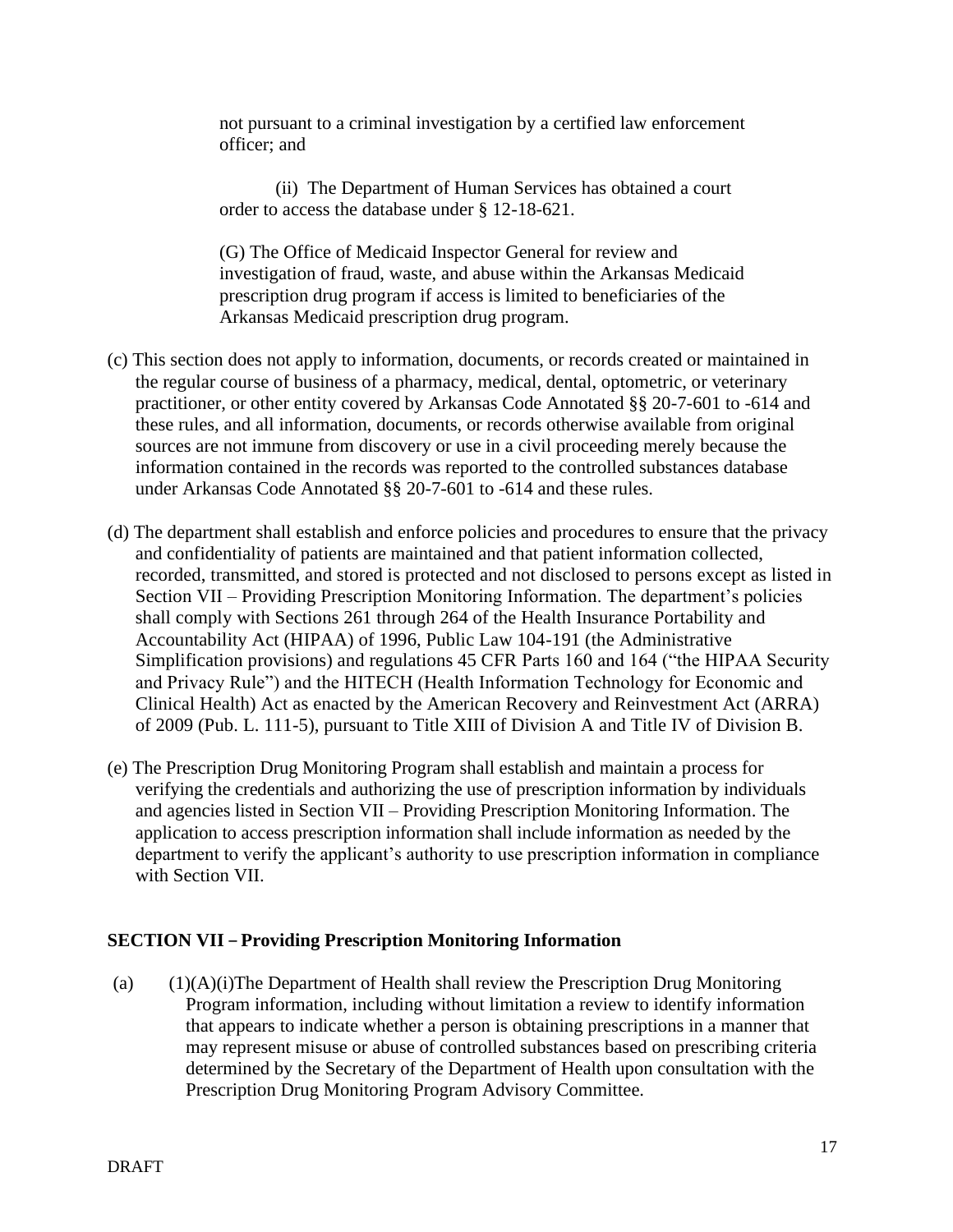(ii) The prescribing criteria shall be posted on the website of the department and be available in print upon request.

 (B) If the information appears to indicate misuse or abuse may have occurred, the department shall notify the practitioners and dispensers who have prescribed or dispensed in the following manner:

 (i) The department shall provide quarterly reports to the individual practitioners and dispensers; and

 (ii) If after twelve (12) months of providing quarterly reports to the practitioners and dispensers, the information appears to indicate misuse or abuse may be continuing, the department shall send a report to the licensing boards of the practitioner or dispenser who prescribed or dispensed the prescription.

(iii) If the department is notified of a drug overdose of an Arkansas resident, the department may notify any practitioner in whose authority any applicable controlled substance prescription (s) was dispensed within an applicable period prior to the overdose as determined by the Secretary of Health, or any practitioner that may prescribe or dispense a controlled substance within one year of drug overdose.

(C) If information of misuse or abuse is identified, the department shall notify the practitioners and dispensers who prescribed or dispensed the prescriptions and the Little Rock, Arkansas Office of Diversion Control of the United States Drug Enforcement Administration.

(D) On or before January 1, 2019, the department shall contract with a vendor to make the Prescription Drug Program interactive and to provide same-day reporting in real-time, if funding and technology are available.

(2)(A) The department may:

(i) review Review the Prescription Drug Monitoring Program information, including without limitation a review to identify information that appears to indicate whether a prescriber or dispenser may be prescribing or dispensing prescriptions in a manner that may represent misuse or abuse of a controlled substance-: and

(ii) Require prescribers or dispensers, or both, to provide physical copies of written or electronic prescriptions upon request to validate data submitted to the program in order to evaluate the information reported by the program.

 (B) If information of misuse or abuse is identified, the department may notify the professional licensing board of the prescriber or dispenser only after the relevant professional licensing board has provided the department with the parameters for triggering a notification from the department to the professional licensing board.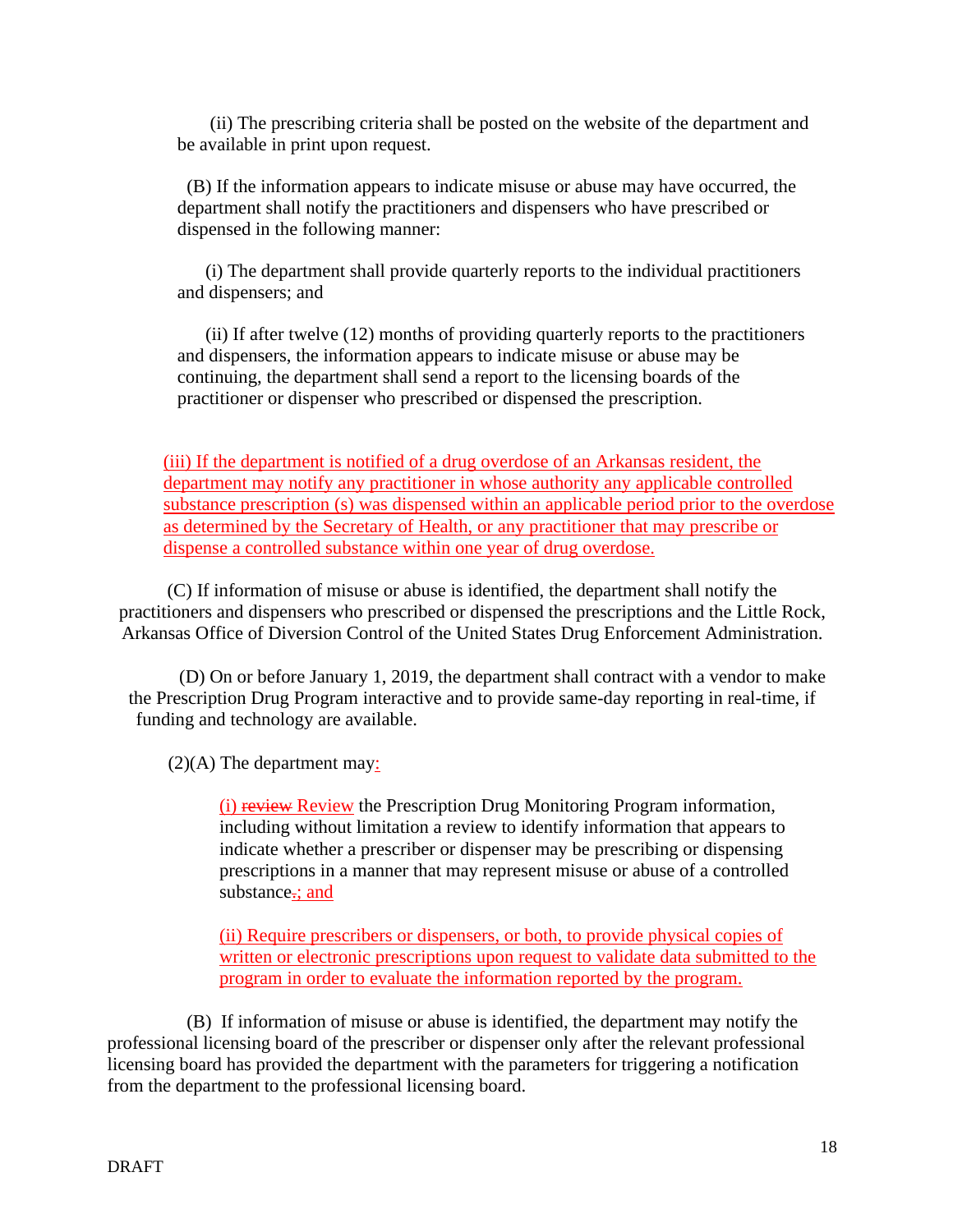(C) The department shall develop algorithms within the controlled substance database that would alert a practitioner if his or her patient is being prescribed opioids by more than three (3) physicians within any thirty-day period, if funding is available.

(3)(A) A prescriber who has been found by his or her licensing board to be in violation of a rule or law involving prescription drugs shall be required by the appropriate licensing board to register with the Prescription Drug Monitoring Program and access patient information before writing a prescription for an opioid.

 (B) The licensing board, in its discretion, may remove this requirement after a period of time if the board deems removal of the requirement appropriate.

- (b)The department shall provide information in the Prescription Drug Monitoring Program upon request and at no cost only to the following persons:
	- (1) (A) A person authorized to prescribe or dispense controlled substances for the purpose of providing medical or pharmaceutical care for his or her patients or for reviewing information regarding prescriptions that are recorded as having been issued or dispensed by the requester;
		- (B) A Delegate;
	- (2) A patient who requests his or her own prescription monitoring information;
	- (3) A parent or legal guardian of a minor child who requests the minor child's Prescription Drug Monitoring Program information;
	- (4) (A) A designated representative of a professional licensing board of the professions of the healing arts representing health care disciplines whose licensees are prescribers pursuant to an investigation of a specific individual, entity, or business licensed or permitted by that board.
		- (B) Except as permitted by subsection (a)(2) of this section, the department shall provide information under subsection  $(b)(4)(A)$  of this section only if the requesting board states in writing that the information is necessary for an investigation;
	- (5) The State Medical Examiner as authorized by law to investigate causes of deaths for cases under investigation pursuant to his or her official duties and responsibilities;
	- (6) Local, state, and federal law enforcement or prosecutorial officials engaged in the administration, investigation, or enforcement of the laws governing controlled substances required to be submitted under Arkansas Code Annotated §§ 20-7-601 to 614 and these rules pursuant to the agency's official duties and responsibilities; and

(7) Personnel of the department for purposes of administration and enforcement of Arkansas Code Annotated § 20-7-607 and this section.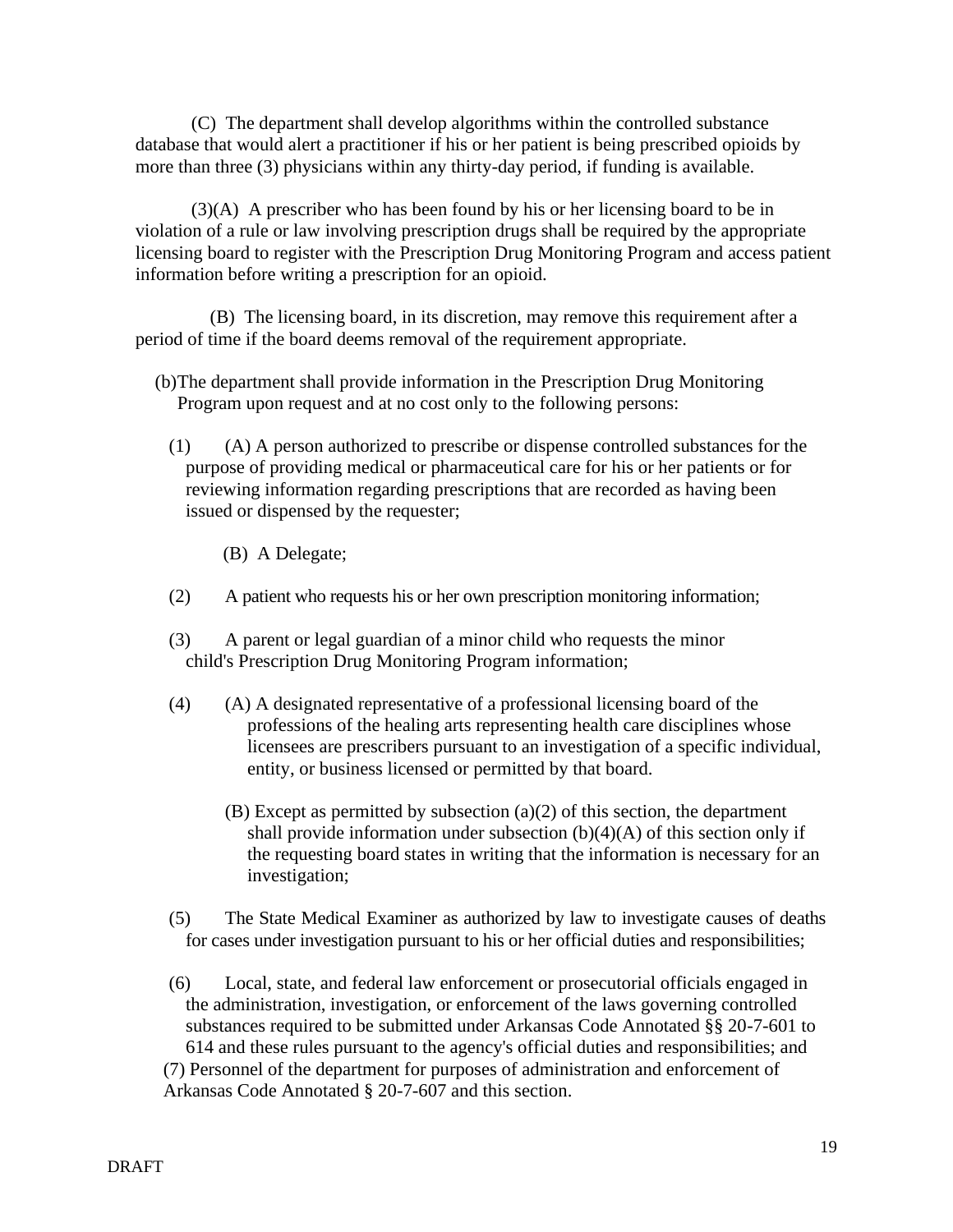- (c)Information collected under Arkansas Code Annotated §§ 20-7-601 to -614 and these rules shall be maintained for three (3) years.
- (d)The department may provide patient, prescriber, or dispenser information to public or private entities for statistical, research, or educational purposes after encrypting or removing any patient's name, street name and number, patient identification number, month and day of birth, and prescriber or dispenser information that could be used to identify individual patients, persons who received prescriptions.
- (e)The department may provide information in the Prescription Drug Monitoring Program to insurance carriers for the purpose of verifying prescriber or dispenser registration for individuals that are part of the health plan's network of providers.

#### **SECTION VIII – Information Exchange with Other Prescription Drug Monitoring Programs**

- (a)The Department of Health may provide prescription monitoring information to federal prescription drug monitoring programs or other states' prescription drug monitoring programs, and the information may be used by those programs consistent with Arkansas Code Annotated §§ 20-7-601 to -614 and these rules.
- (b)The department may request and receive prescription monitoring information from federal prescription drug monitoring programs or other states' prescription drug monitoring programs and may use the information pursuant to Arkansas Code Annotated §§ 20-7-601 to -614 and these rules.
- (c)The department may develop the capability to transmit information to other prescription drug monitoring programs and receive information from other prescription drug monitoring programs employing the standards of exchangeability.
- (d)The department may enter into written agreements with federal prescription drug monitoring programs or other states' prescription drug monitoring programs for the purpose of describing the terms and conditions for sharing of prescription information consistent with Arkansas Code Annotated §§ 20-7-601 to -614 and these rules.

## **SECTION IX – Authority to Contract**

- (a)The Department of Health may contract with another agency of this state or with a private vendor, as necessary, to ensure the effective operation of the Prescription Drug Monitoring Program.
- (b)A contractor shall be bound to comply with the provisions regarding confidentiality of prescription information as outlined in Arkansas Code Annotated §§ 20-7-601 to -614 and these rules and shall be subject to the penalties specified in Arkansas Code Annotated §§ 20-7-601 to -614 and these rules for unlawful acts.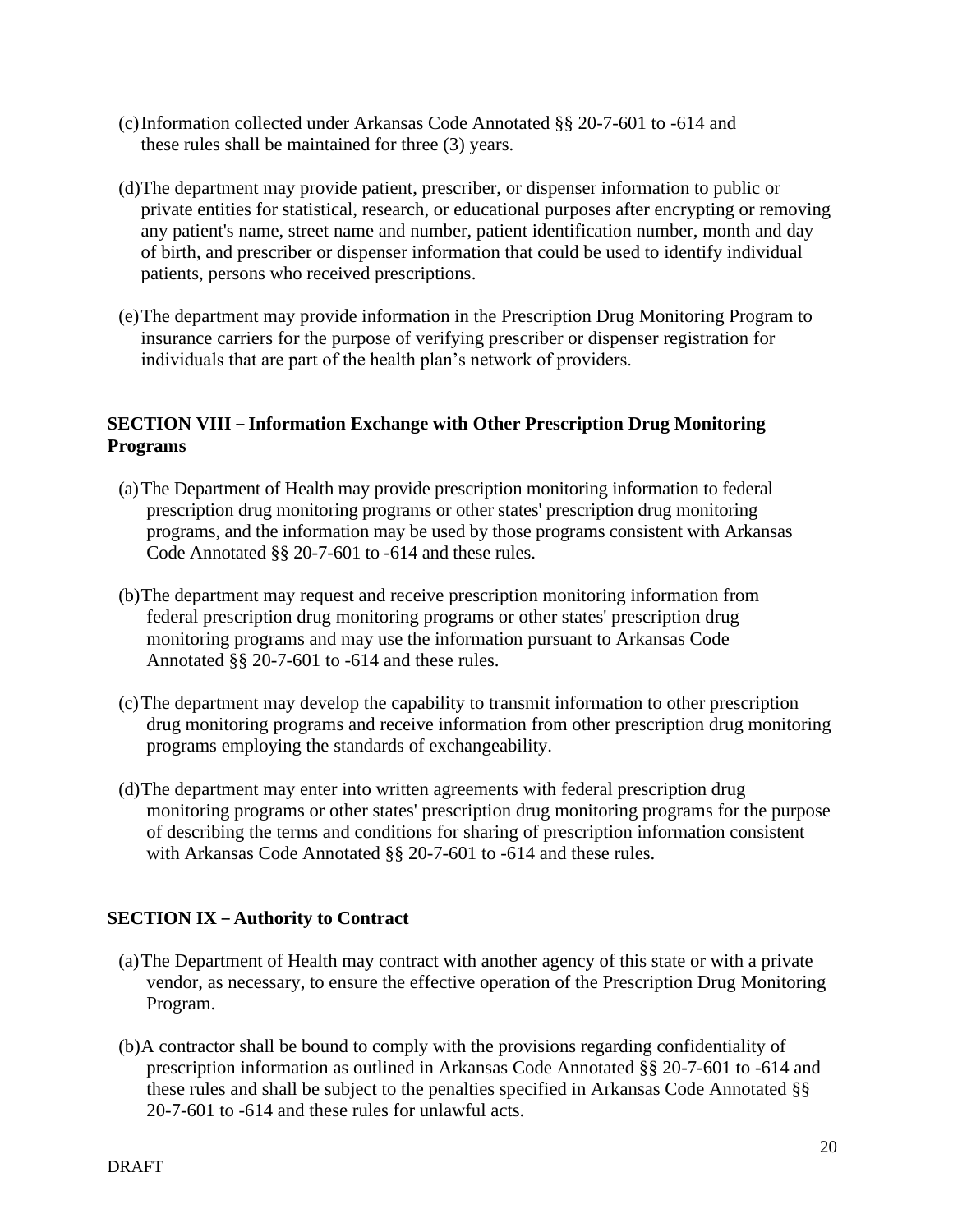#### **SECTION X – Authority to Seek Funding**

- (a)The Department of Health may make application for, receive, and administer grant funding from public or private sources for the development, implementation, or enhancement of the Prescription Drug Monitoring Program.
- (b)A fee shall not be levied against practitioners for the purpose of funding or complying with the Prescription Drug Monitoring Program.

#### **SECTION XI – Unlawful Acts and Penalties**

(a) (1) It is unlawful for a dispenser to purposely fail to submit prescription monitoring information as required under Arkansas Code Annotated §§ 20-7-601 to -614 and these rules.

2) A violation of subdivision (a) (1) of this section is a Class B misdemeanor.

(b) (1) It is unlawful for a dispenser to purposely submit fraudulent prescription information.

(2) A violation of subdivision (b) (1) of this section is a Class D felony.

- $(c)$  (1) It is unlawful for a person authorized to receive prescription monitoring information to purposely disclose the information in violation of Arkansas Code Annotated §§ 20 7-601 to -614 and these rules.
	- (2) A violation of subdivision (c) (1) of this section is a Class C felony.
- (d) (1) It is unlawful for a person authorized to receive prescription drug monitoring program information to use such information in a manner or for a purpose in violation of Arkansas Code Annotated §§ 20-7-601 to -614 and these rules.
	- (2) A violation of subsection (d) (1) of this section is a Class C felony.
- (e) (1) It is unlawful for a person to knowingly obtain, use, or disclose or attempt to obtain, use, or disclose information by fraud or deceit from the Prescription Drug Monitoring Program or from a person authorized to receive information from the Prescription Drug Monitoring Program under Arkansas Code Annotated §§ 20-7-601 to -614 and these rules.
	- (2) A violation of subdivision (e) (1) of this section is a Class C felony.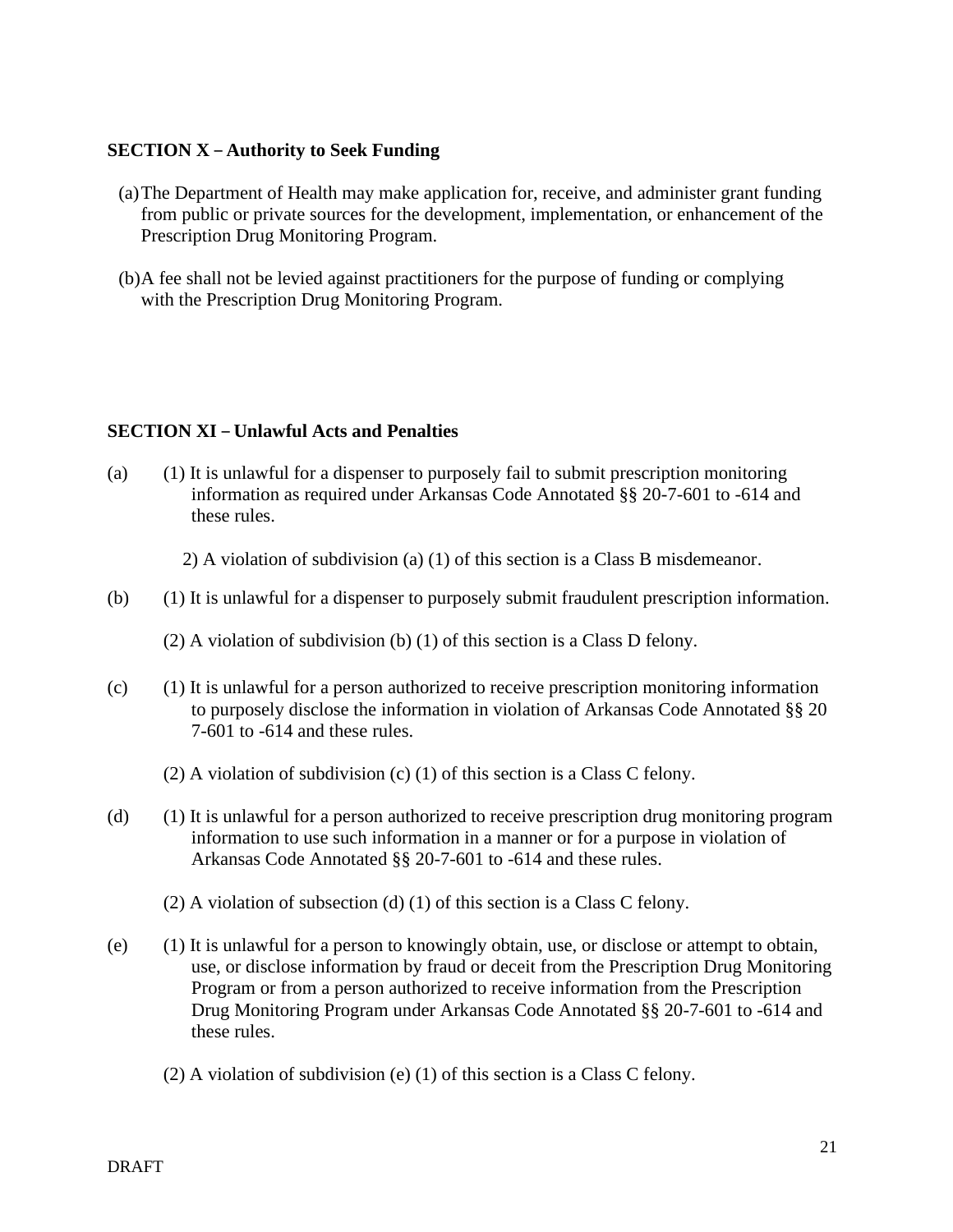- (f) In addition to the criminal penalties provided in this section, a dispenser or practitioner who uses or discloses confidential information received from the Prescription Drug Monitoring Program in a manner or for a purpose in violation of Arkansas Code Annotated §§ 20-7-601 to -614 and these rules may be subject to disciplinary action by the dispenser's or practitioner's licensing board.
- (g)In addition to the criminal penalties provided in this section, a law enforcement officer who uses or discloses confidential information received from the Prescription Drug Monitoring Program in a manner or for a purpose in violation of Arkansas Code Annotated §§ 20-7-601 to -614 and these rules may be subject to disciplinary action by the law enforcement officer's agency or department.
- (h)Arkansas Code Annotated §§ 20-7-601 to -614 and these rules do not limit a person whose privacy has been compromised unlawfully under this section from bringing a civil action to address the breach of privacy or to recover all damages to which the person may be entitled per violation, including attorney's fees and costs.
- (i) A practitioner who purposely fails to access the Prescription Drug Monitoring Program as required by § 20-7-604(d) is subject to disciplinary action by the licensing board of the practitioner.

# **SECTION XII – Privacy Rights Protected**

Arkansas Code Annotated §§ 20-7-601 to -614 and these rules do not give authority to any person, agency, corporation, or other legal entity to invade the privacy of any citizen as defined by the General Assembly, the courts, or the United States Constitution or the Constitution of the State of Arkansas other than to the extent provided in these rules and Arkansas Code Annotated §§ 20-7-601 to -614.

## **SECTION XIII – Effective Date**

- (a) The Prescription Drug Monitoring Program shall become operational March 1, 2013, if full funding is available under Arkansas Code Annotated § 20-7-610 and Section X.
- (b) The **Director Secretary** of the Department of Health may suspend operation of the program if adequate funding under Arkansas Code Annotated § 20-7-610 and Section X ceases.

## **SECTION XIV - Severability**

If any provision of these rules or the application thereof to any person or circumstance is held invalid, such invalidity shall not affect other provisions or applications of these rules which can give effect without the invalid provisions or applications, and to this end the provisions hereto are declared severable.